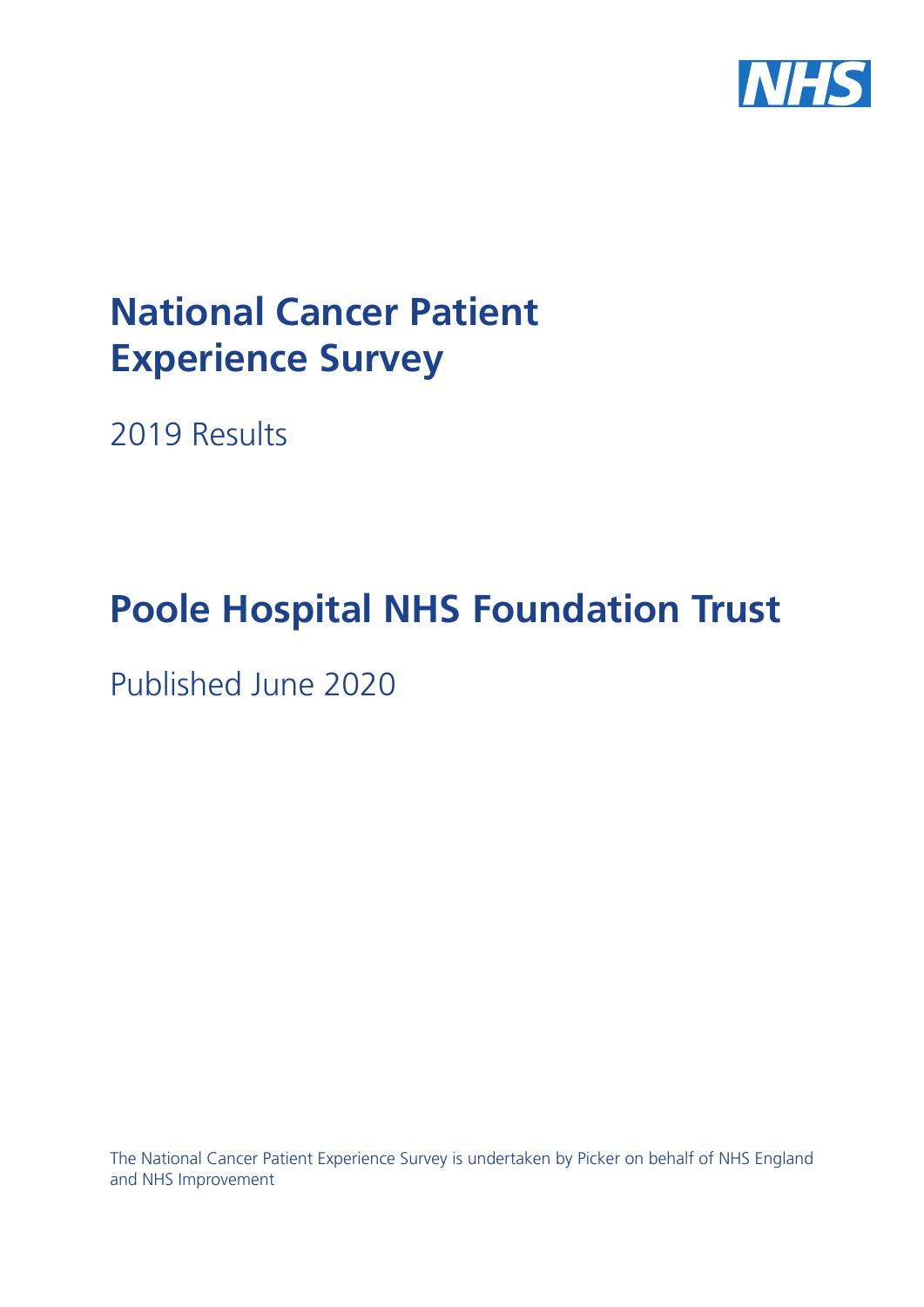# **Executive Summary** Case Mix Adjusted scores

### **Cancer Dashboard Questions**

The following seven questions are included in phase 1 of the Cancer Dashboard developed by Public Health England and NHS England:

Q61. Patient's average rating of care scored from very poor to very good

| $\Omega$ | 2                                                             | 3 | 4 | 5 | 6 | 8 | g   | 10                                                                                            |
|----------|---------------------------------------------------------------|---|---|---|---|---|-----|-----------------------------------------------------------------------------------------------|
|          |                                                               |   |   |   |   |   | 8.9 |                                                                                               |
|          |                                                               |   |   |   |   |   |     | Q18. Patient definitely involved as much as they wanted in decisions about care and treatment |
|          |                                                               |   |   |   |   |   |     | Q19. Patient given the name of a CNS who would support them through their treatment           |
|          | Q20. Patient found it very or quite easy to contact their CNS |   |   |   |   |   |     |                                                                                               |
|          |                                                               |   |   |   |   |   |     | Q39. Patient always felt they were treated with respect and dignity while in hospital         |
|          | leaving hospital                                              |   |   |   |   |   |     | Q41. Hospital staff told patient who to contact if worried about condition or treatment after |
| 61%      | treatment                                                     |   |   |   |   |   |     | Q55. General practice staff definitely did everything they could to support patient during    |

### **Questions Outside Expected Range**

|                                                                                                                       |            | Case Mix Adjusted Scores   |                            |                   |
|-----------------------------------------------------------------------------------------------------------------------|------------|----------------------------|----------------------------|-------------------|
|                                                                                                                       | 2019 Score | Lower<br>Expected<br>Range | Upper<br>Expected<br>Range | National<br>Score |
| Q2. Patient thought they were seen as soon as necessary                                                               | 87%        | 81%                        | 87%                        | 84%               |
| Q20. Patient found it very or quite easy to contact their CNS                                                         | 91%        | 80%                        | 89%                        | 85%               |
| Q21. Patient got understandable answers to important questions all or most of the time                                | 92%        | 84%                        | 91%                        | 87%               |
| Q22. Hospital staff gave information about support or self-help groups for people with<br>cancer                      | 93%        | 85%                        | 92%                        | 88%               |
| Q23. Hospital staff discussed or gave information about the impact cancer could have on<br>day to day activities      | 89%        | 80%                        | 88%                        | 84%               |
| Q40. Patient given clear written information about what should or should not do after<br>leaving hospital             | 91%        | 81%                        | 90%                        | 86%               |
| Q43. Patient definitely found hospital staff to discuss worries or fears during their outpatient<br>or day case visit | 76%        | 66%                        | 75%                        | 71%               |
| Q51. Hospital staff definitely gave family or someone close all the information needed to<br>help care at home        | 67%        | 55%                        | 64%                        | 60%               |
| Q52. Patient definitely given enough support from health or social services during treatment                          | 66%        | 45%                        | 60%                        | 52%               |
| Q53. Patient definitely given enough support from health or social services after treatment                           | 54%        | 37%                        | 53%                        | 45%               |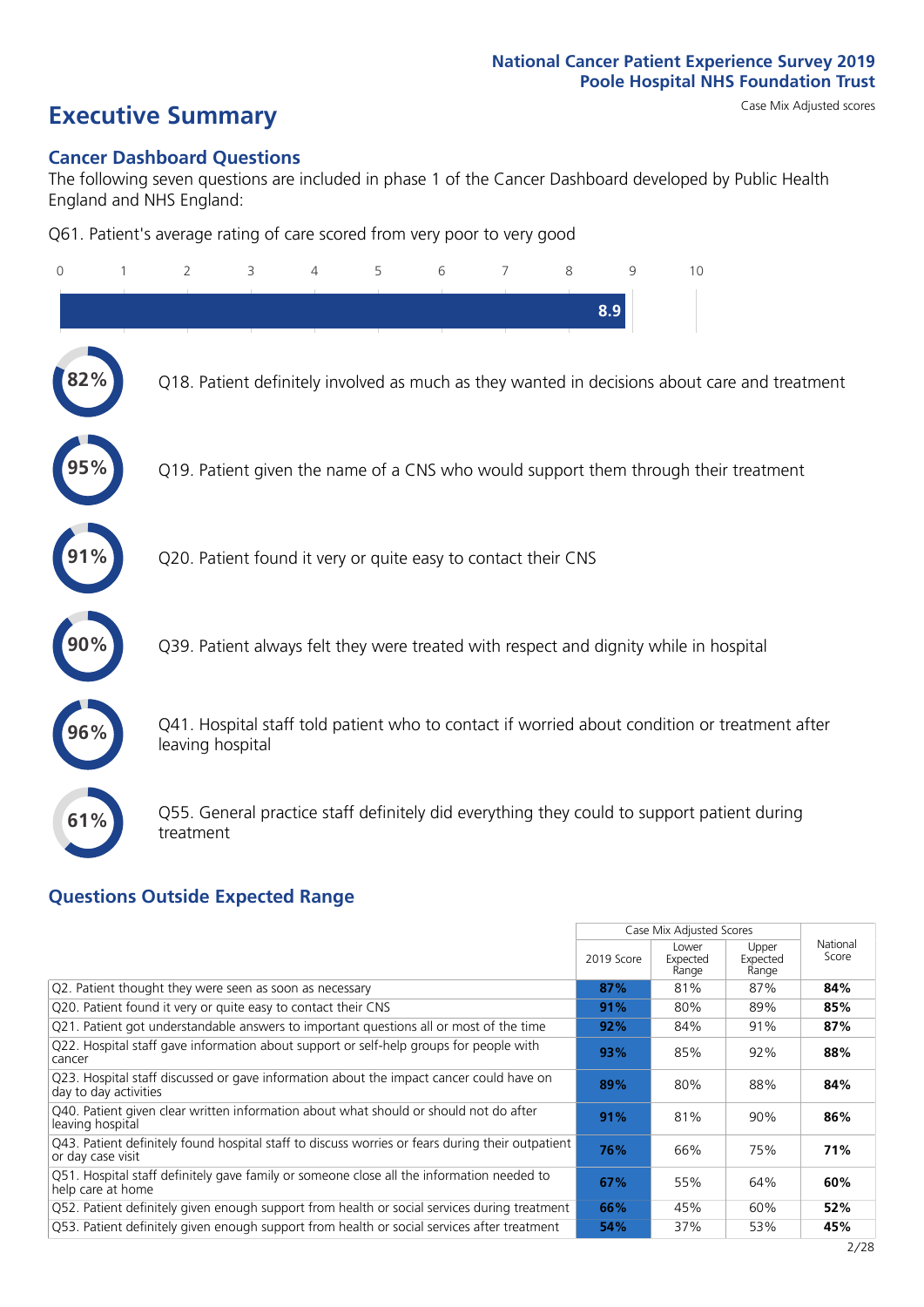|                                                                                                               |            | Case Mix Adjusted Scores   |                            |                   |
|---------------------------------------------------------------------------------------------------------------|------------|----------------------------|----------------------------|-------------------|
|                                                                                                               | 2019 Score | Lower<br>Expected<br>Range | Upper<br>Expected<br>Range | National<br>Score |
| Q56. Different people treating and caring for patient always work well together to give best<br>possible care | 79%        | 69%                        | 77%                        | 73%               |
| O59. Patient felt length of time for attending clinics and appointments for cancer was about<br>right         | 85%        | 62%                        | 77%                        | 69%               |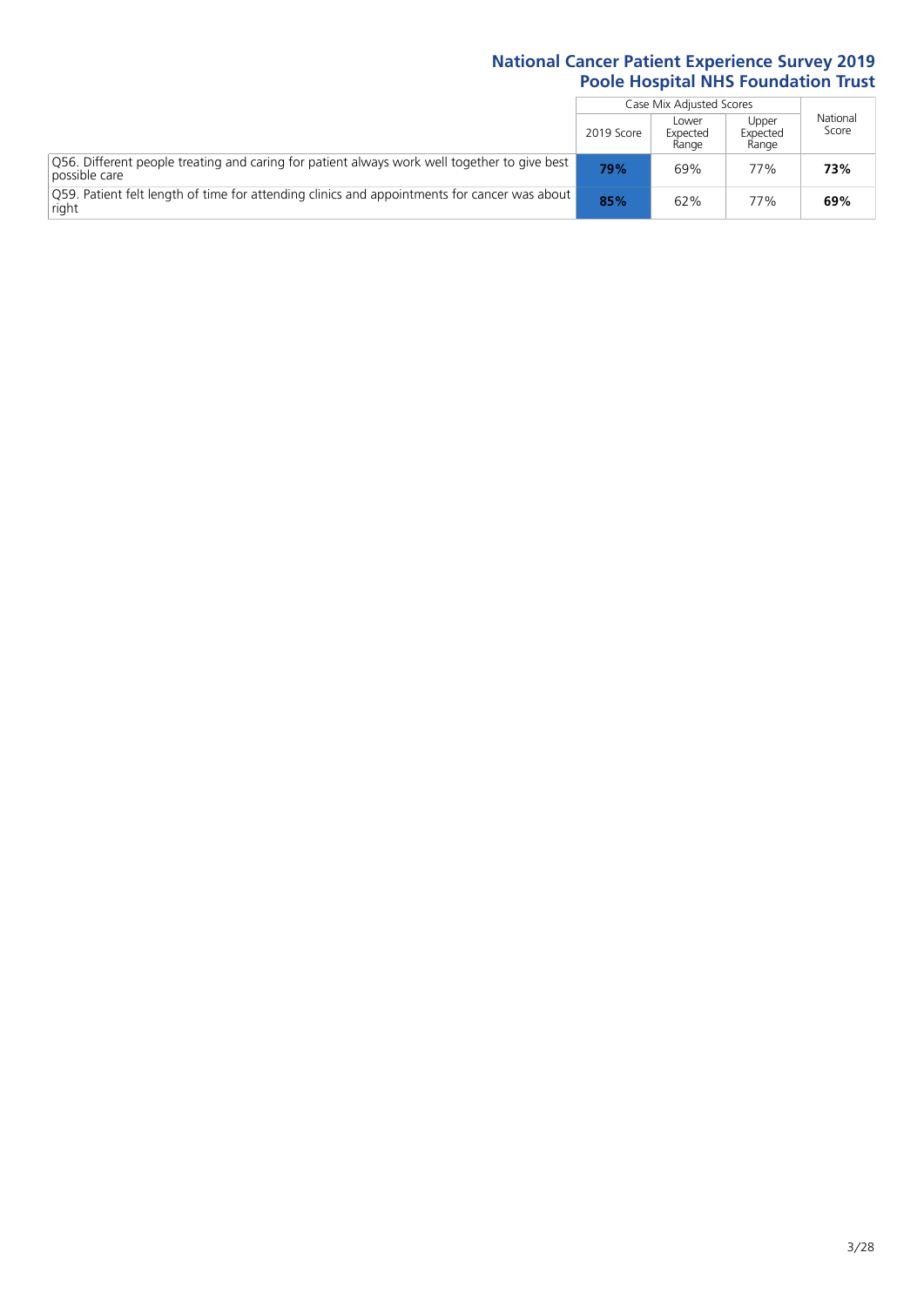# **Introduction**

The National Cancer Patient Experience Survey 2019 is the ninth iteration of the survey first undertaken in 2010. It has been designed to monitor national progress on cancer care; to provide information to drive local quality improvements; to assist commissioners and providers of cancer care; and to inform the work of the various charities and stakeholder groups supporting cancer patients.

The survey was overseen by a national Cancer Patient Experience Advisory Group. This Advisory Group set the principles and objectives of the survey programme and guided questionnaire development. The survey was commissioned and managed by NHS England. The survey provider, Picker, is responsible for designing, running and analysing the survey.

The 2019 survey involved 143 NHS Trusts. Out of 111,366 people, 67,858 people responded to the survey, yielding a response rate of 61%.

# **Methodology**

### **Eligibility, eldwork and survey methods**

The sample for the survey included all adult (aged 16 and over) NHS patients, with a confirmed primary diagnosis of cancer, discharged from an NHS Trust after an inpatient episode or day case attendance for cancer related treatment in the months of April, May and June 2019. The fieldwork for the survey was undertaken between December 2019 and March 2020.

As in the previous four years, the survey used a mixed mode methodology. Questionnaires were sent by post, with two reminders where necessary, but also included an option to complete the questionnaire online. A Freephone helpline and email was available for respondents to opt out, ask questions about the survey, enable them to complete their questionnaire over the phone and provide access to a translation and interpreting facility for those whose first language was not English.

### **Case-mix adjustment**

Both unadjusted and adjusted scores are presented in this report. Case-mix adjusted scores allows us to account for the impact that differing patient populations might have on results. By using the case-mix adjusted estimates we can obtain a greater understanding of how a Trust is performing given their patient population. The factors taken into account in this case-mix adjustment are gender, age, ethnic group, deprivation, and tumour group.

### **Scoring methodology**

Fifty-two questions from the questionnaire are scored as these questions relate directly to patient experience. For all but one question (Q61), scores are presented as the percentage of positive responses out of all scored responses. For Q61, respondents rate their overall care on a scale of 0 to 10, of which the average was calculated for this question's presented score. The percentages in this report have been rounded to the nearest percentage point. Therefore, in some cases the figures do not appear to add up to 100%.

### **Statistical significance**

In the reporting of 2019 results, appropriate statistical tests have been undertaken to identify unadjusted scores for which the change over time is 'statistically significant'. Thirty-seven scored questions in 2019 have been compared with those of 2018 and a statistically significant change between the two years has been reported where identified.

For the scored questions that are comparable beyond 2018, statistically significant change over the five years has also been reported where identified. A statistically significant difference means that the change in the result is very unlikely to have occurred by sampling variation.

### **Suppression**

### **Question-level suppression**

For scores where the base size per question is  $<$ 21, the score will be suppressed and replaced with an asterisk (\*). The base size will include neutral response options.

### **Double suppression**

If any group within a particular sub-group breakdown (such as the tumour group breakdown) has <21 responses, then the figure for this particular group is suppressed and replaced with an asterisk (\*). If there is only one group within the sub-group breakdown that has <21 respondents, and is therefore suppressed, the group with the next lowest number of respondents is also supressed and replaced with an asterisk (\*) (regardless if it is greater than or less than 21).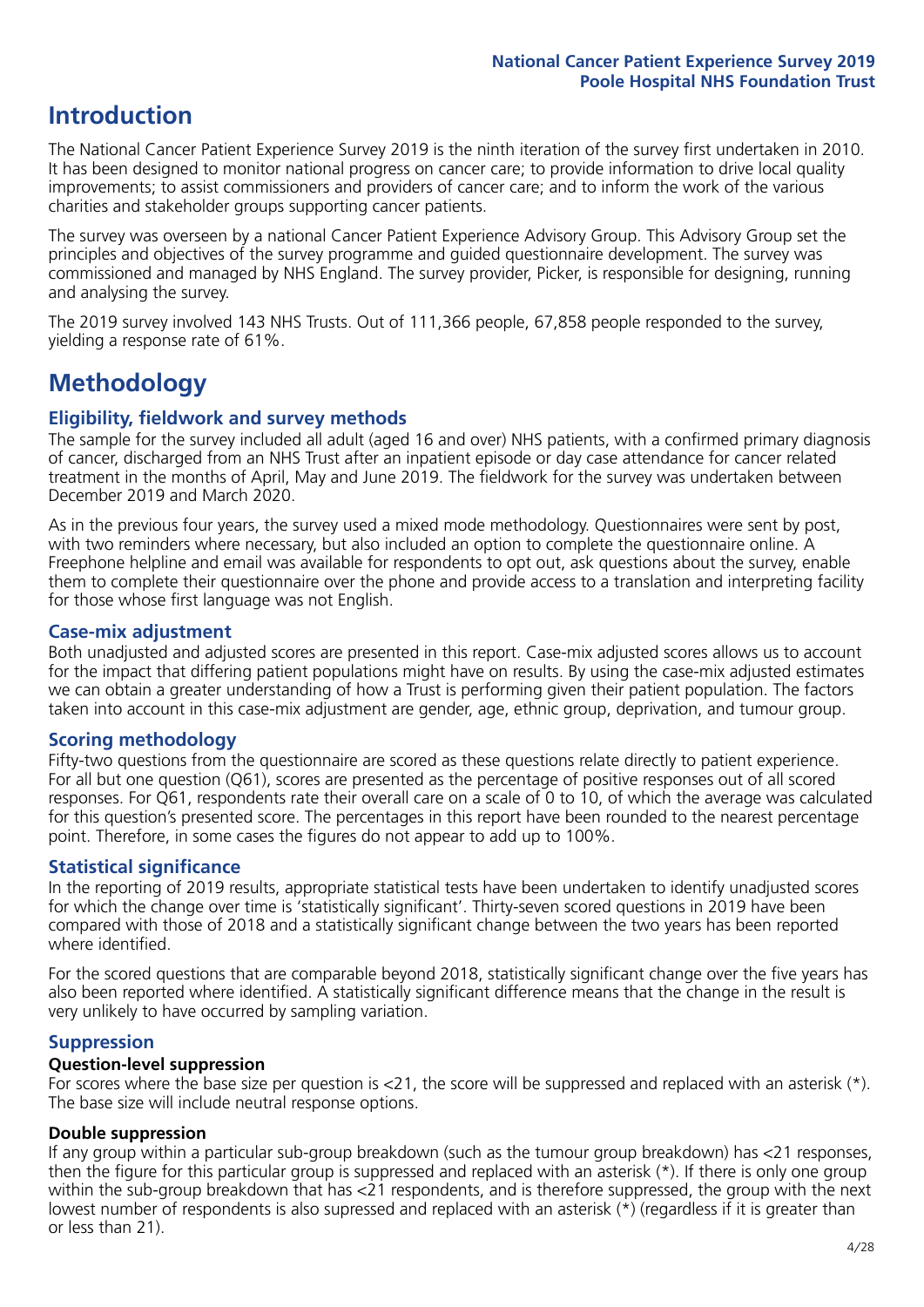# **Understanding the results**

This report shows how this Trust scored for each question in the survey, compared with national results and previous year's results. It is aimed at helping individual Trusts to understand their performance and identify areas for local improvement. Below is a description of the type of results presented within this report and how to understand them.

### **Expected range charts**

The expected range charts in this report show a bar with the lowest and highest score received for each question nationally. Within this bar, an expected range is given (in grey) and a black diamond represents the actual score for this Trust.

Trusts whose score is above the upper limit of the expected range (in the dark blue) are positive outliers, with a score statistically significantly higher than the national mean. This indicates that the Trust performs better than what Trusts of the same size and demographics are expected to perform. The opposite is true if the score is below the lower limit of the expected range (in the light blue); these are negative outliers. For scores within the expected range (in the grey), the score is what we would expect given the Trust's size and demographics.

### **Comparability tables**

The comparability tables show the 2018 and 2019 unadjusted scores for this Trust for each scored question. If there is a significant change from 2018 and 2019 or overall from 2015 to 2019, an arrow will be presented for the direction of change. The adjusted 2019 score will also be presented for each scored question along with the lower and upper expected range and national score. Scores above the upper limit of the expected range will be highlighted dark blue, scores below the lower limit of the expected range will be highlighted light blue, and scores within the lower and upper limit of the expected ranges will be highlighted grey.

### **Tumour type tables**

The tumour type tables show the unadjusted scores for each scored question for each of the 13 tumour groups. The national score for that tumour group is also shown. Unadjusted scores for the same tumour type across different Trusts may not be comparable, as they do not account for the impact that differing patient populations might have on results. Central nervous system is abbreviated as 'CNS' and lower gastrointestinal tract is abbreviated as 'LGT' throughout this report.

### **Year on year charts**

The year on year charts show five columns representing the unadjusted scores of the last five years (2015, 2016, 2017, 2018 and 2019) for each scored question.

### **Notes on specific questions**

Following the development phase of the 2019 survey, several changes were made to the questionnaire. Six scored questions were amended (Q5, Q18, Q30, Q35, Q56 and Q60) and one non-scored question (Q29) was amended that impacted the comparability of questions Q30 to Q41. Of all questions changed or impacted by change, only Q60 is presented with historical comparisons; though the results should be interpreted with caution.

### **Unadjusted data and case-mix adjusted data**

Unadjusted data should be used to see the actual responses from patients relating to the Trust. Case-mix adjusted data, together with expected ranges, should be used to understand whether the results are significantly higher or lower than national results taking account of the patient mix.

### **Further information**

This research was carried out in accordance with the international standard for organisations conducting social research (accreditation to ISO20252:2012; certificate number GB08/74322). The 2019 survey data has been produced and published in line with the Code of Practice for Official Statistics.

For more information on the methodology, please see the Technical Document. It can be viewed along with the 2019 questionnaire and survey quidance on the website at [www.ncpes.co.uk](https://www.ncpes.co.uk/supporting-documents). For all other outputs at National, Trust, CCG and Cancer Alliance level, please see the PDF reports, Excel tables and dashboards at [www.ncpes.co.uk.](https://www.ncpes.co.uk/current-results)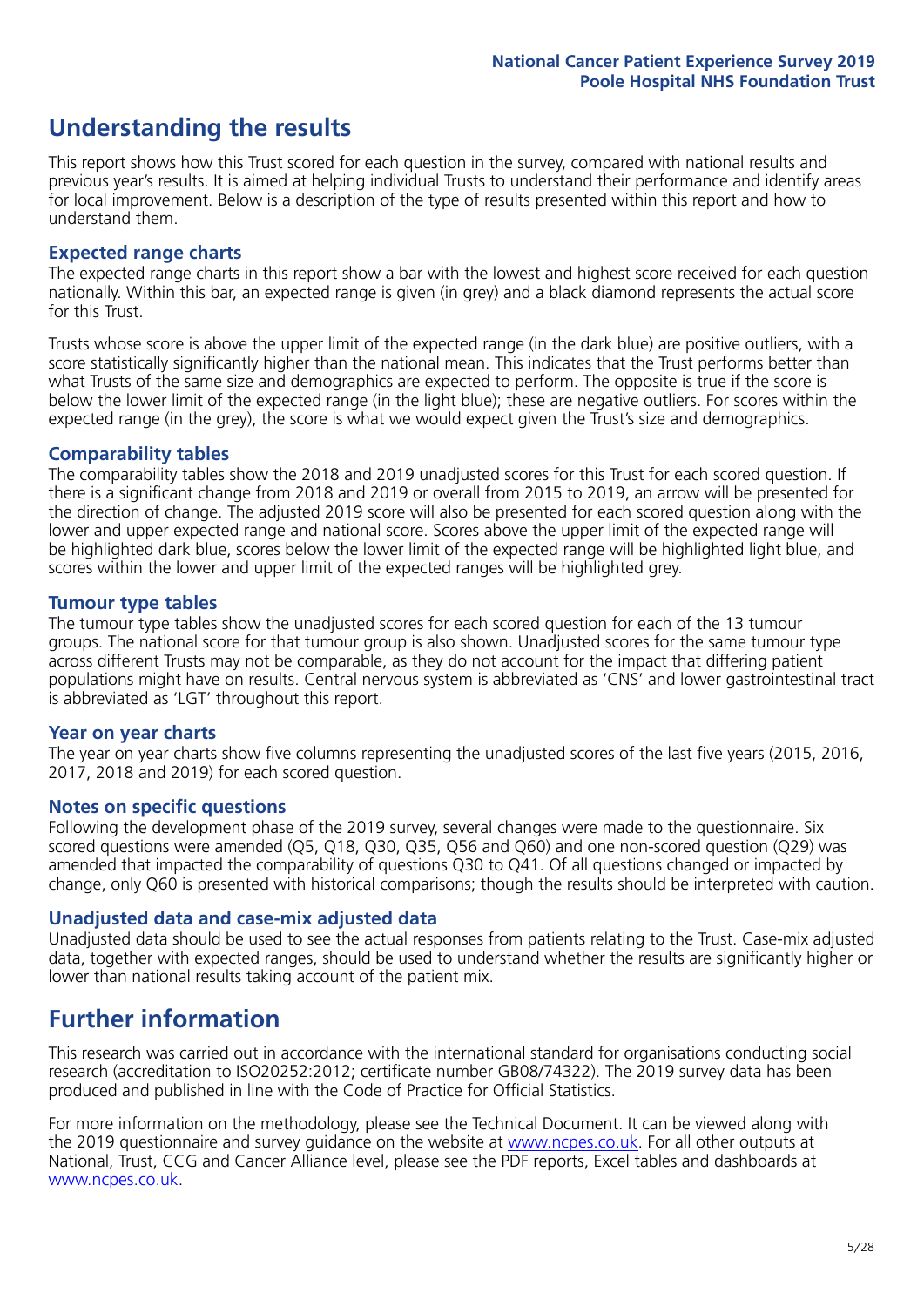### **Response Rate**

### **Overall Response Rate**

563 patients responded out of a total of 855 patients, resulting in a response rate of 66%.

|              | Sample Size | Adjusted<br>Sample | Completed | Response Rate |
|--------------|-------------|--------------------|-----------|---------------|
| <b>Trust</b> | 914         | 855                | 563       | 66%           |
| National     | 119,855     | 111.366            | 67.858    | 61%           |

### **Respondents by Survey Type**

|                            | Number of<br>Respondents |
|----------------------------|--------------------------|
| Online                     | 52                       |
| Paper                      | 511                      |
| Phone                      |                          |
| <b>Translation Service</b> |                          |

### **Respondents by Tumour Group**

|                      | Number of<br>Respondents |
|----------------------|--------------------------|
| <b>Brain / CNS</b>   | 4                        |
| <b>Breast</b>        | 87                       |
| Colorectal / LGT     | 77                       |
| Gynaecological       | 50                       |
| Haematological       | 82                       |
| <b>Head and Neck</b> | 36                       |
| Lung                 | 29                       |
| Prostate             | 23                       |
| Sarcoma              | հ                        |
| Skin                 | 33                       |
| Upper Gastro         | 26                       |
| Urological           | 10                       |
| Other                | 100                      |

### **Respondents by Age and Gender**

Respondents year of birth has been used to determine age. This information has been amalgamated into 8 age bands. The age and gender distribution for the Trust was as follows:

|        | Age 16-24 | Age 25-34 | Age 35-44 | Age 45-54 | Age 55-64 | Age 65-74 | Age 75-84 | Age 85+ | Total |
|--------|-----------|-----------|-----------|-----------|-----------|-----------|-----------|---------|-------|
| Male   |           |           |           |           | 44        | 89        | 66        |         | 238   |
| Female |           |           |           | 39        | 70        | 119       | 66        | 15      | 325   |
| Total  |           |           | 14        | 56        | 114       | 208       | 132       | 32      | 563   |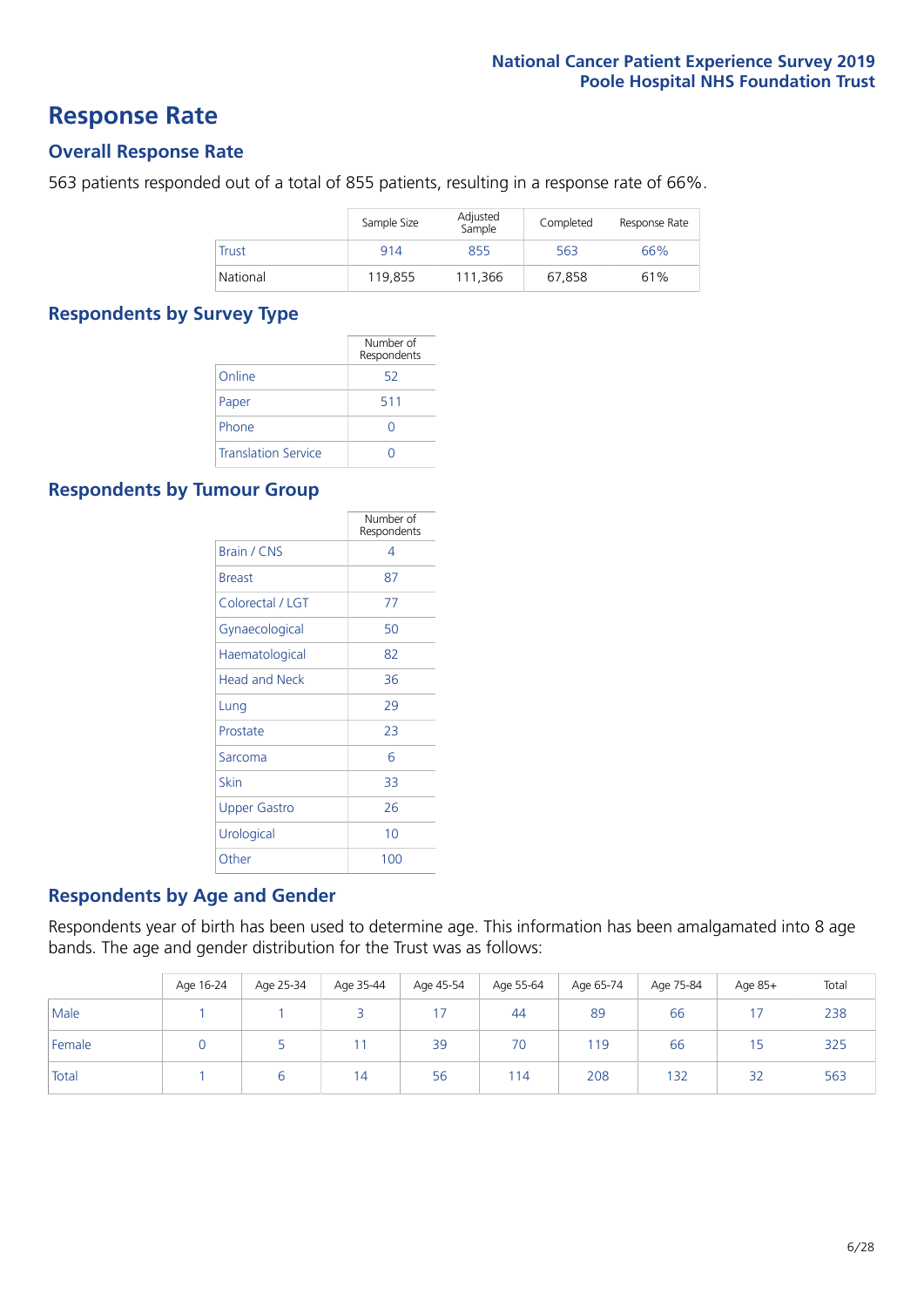# **Expected Range Charts**

| Lower Expected Range<br>Average                                                                                                                                                                                                                                                                                                                                                                                                                                                                                             |       |     | Upper Expected Range |     |     |     | Case Mix Adjusted Score |                   |                   |                                      |          |  |
|-----------------------------------------------------------------------------------------------------------------------------------------------------------------------------------------------------------------------------------------------------------------------------------------------------------------------------------------------------------------------------------------------------------------------------------------------------------------------------------------------------------------------------|-------|-----|----------------------|-----|-----|-----|-------------------------|-------------------|-------------------|--------------------------------------|----------|--|
| <b>SEEING YOUR GP</b><br>Q1. Saw GP once or twice before being told they needed to go to<br>hospital<br>Q2. Patient thought they were seen as soon as necessary                                                                                                                                                                                                                                                                                                                                                             | 0%    | 10% | 20%                  | 30% | 40% | 50% | 60%                     | 70%               | 80%<br>81%        | 87%                                  | 90% 100% |  |
| <b>DIAGNOSTIC TESTS</b><br>Q5. Received all the information needed about the test<br>Q6. The length of time waiting for the test to be done was about<br>right<br>Q7. Test results explained in completely understandable way                                                                                                                                                                                                                                                                                               | $0\%$ | 10% | 20%                  | 30% | 40% | 50% | 60%                     | 70%               | 80%<br>80%        | 95%<br>90%                           | 90% 100% |  |
| <b>FINDING OUT WHAT WAS WRONG WITH YOU</b><br>Q10. Patient told they could bring a family member or friend when<br>first told they had cancer<br>Q11. Patient felt they were told sensitively that they had cancer<br>Q12. Patient completely understood the explanation of what was<br>wrong<br>Q13. Patient given easy to understand written information about<br>the type of cancer they had                                                                                                                             | 0%    | 10% | 20%                  | 30% | 40% | 50% | 60%                     | 70%<br>73%        | 80%<br>80%<br>78% | 87%                                  | 90% 100% |  |
| <b>DECIDING THE BEST TREATMENT FOR YOU</b><br>Q14. Patient felt that treatment options were completely explained<br>Q15. Patient felt possible side effects were definitely explained in<br>an understandable way<br>Q16. Patient definitely given practical advice and support in dealing<br>with side effects of treatment<br>Q17. Patient definitely told about side effects that could affect<br>them in the future<br>Q18. Patient definitely involved as much as they wanted in<br>decisions about care and treatment | 0%    | 10% | 20%                  | 30% | 40% | 50% | 60%<br>56%              | 70%<br>73%<br>70% | 80%<br>83%<br>82% |                                      | 90% 100% |  |
| <b>CLINICAL NURSE SPECIALIST (CNS)</b><br>Q19. Patient given the name of a CNS who would support them<br>through their treatment<br>Q20. Patient found it very or quite easy to contact their CNS<br>Q21. Patient got understandable answers to important questions<br>all or most of the time                                                                                                                                                                                                                              | 0%    | 10% | 20%                  | 30% | 40% | 50% | 60%                     | 70%               | 80%               | 95%<br>91%<br>$\blacklozenge$<br>92% | 90% 100% |  |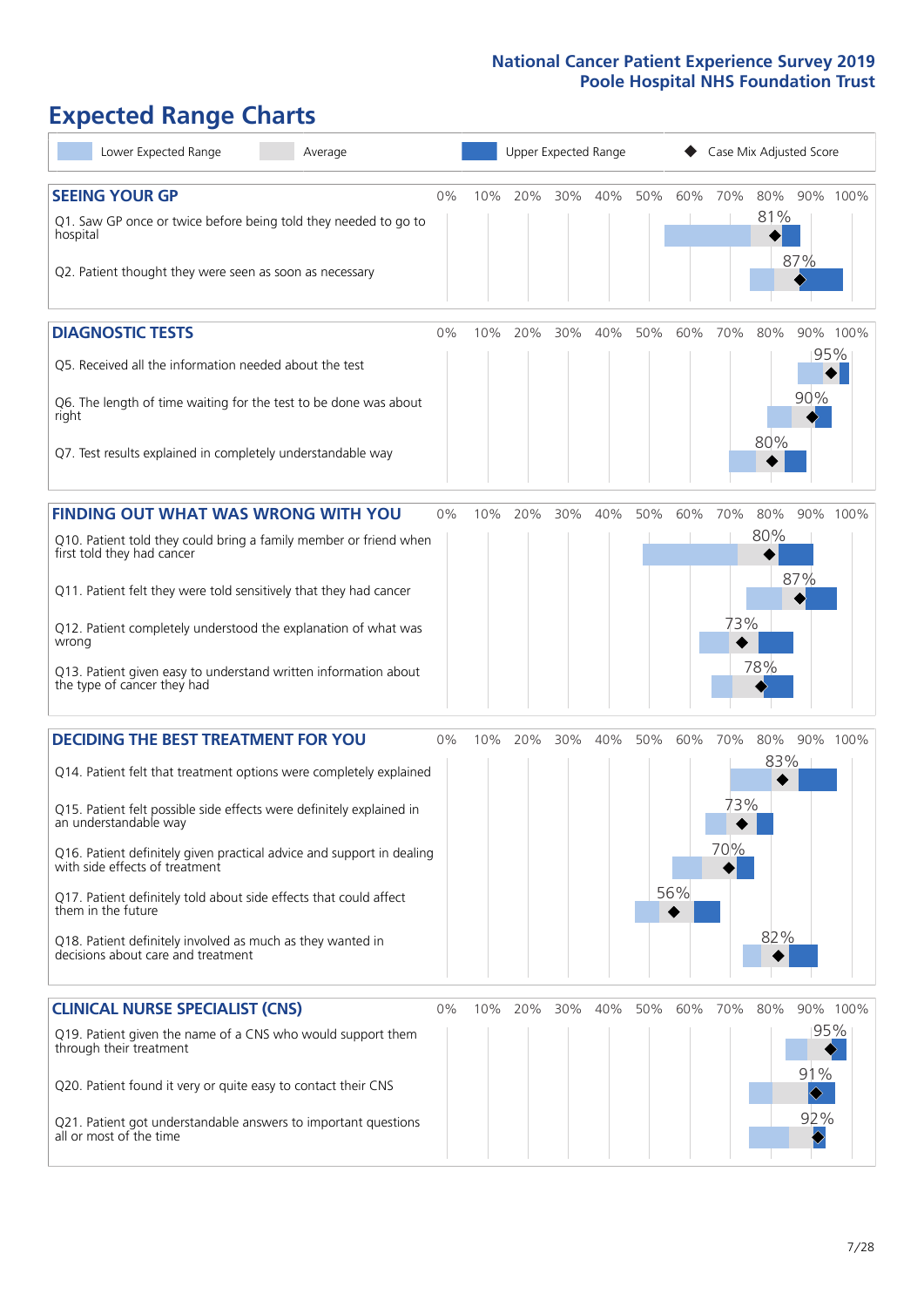# **Expected Range Charts**

| Lower Expected Range<br>Average                                                                                   |    |     | Upper Expected Range |     |     |     |     |     |     | Case Mix Adjusted Score |  |
|-------------------------------------------------------------------------------------------------------------------|----|-----|----------------------|-----|-----|-----|-----|-----|-----|-------------------------|--|
| <b>SUPPORT FOR PEOPLE WITH CANCER</b><br>Q22. Hospital staff gave information about support or self-help          | 0% | 10% | 20%                  | 30% | 40% | 50% | 60% | 70% | 80% | 90% 100%<br>93%         |  |
| groups for people with cancer<br>Q23. Hospital staff discussed or gave information about the impact               |    |     |                      |     |     |     |     |     |     | 89%                     |  |
| cancer could have on day to day activities                                                                        |    |     |                      |     |     |     | 61% |     |     |                         |  |
| Q24. Hospital staff gave information on getting financial help or<br>possible benefits                            |    |     |                      |     |     |     |     |     |     | 87%                     |  |
| Q25. Hospital staff told patient they could get free prescriptions                                                |    |     |                      |     |     |     |     |     |     |                         |  |
| <b>OPERATIONS</b>                                                                                                 | 0% | 10% | 20%                  | 30% | 40% | 50% | 60% | 70% | 80% | 90% 100%                |  |
| Q27. Beforehand, patient had all the information needed about the<br>operation                                    |    |     |                      |     |     |     |     |     |     | 94%                     |  |
| Q28. Afterwards, staff completely explained how operation had<br>gone in understandable way                       |    |     |                      |     |     |     |     |     | 75% |                         |  |
| <b>HOSPITAL CARE AS AN INPATIENT</b>                                                                              | 0% | 10% | 20%                  | 30% | 40% | 50% | 60% | 70% | 80% | 90% 100%                |  |
| Q30. Hospital staff didn't talk in front of patient as if patient wasn't<br>there                                 |    |     |                      |     |     |     |     |     |     | 87%<br>86%              |  |
| Q31. Patient had confidence and trust in all doctors treating them                                                |    |     |                      |     |     |     |     |     |     |                         |  |
| Q32. Patient's family or someone close definitely felt able to talk to<br>a doctor                                |    |     |                      |     |     |     |     | 73% |     |                         |  |
| Q33. Patient had confidence and trust in all the ward nurses<br>treating them                                     |    |     |                      |     |     |     |     |     | 77% |                         |  |
| Q34. Patient thought there were always or nearly always enough<br>nurses on duty to care for them                 |    |     |                      |     |     |     |     | 68% |     |                         |  |
| Q35. All hospital staff asked patient what name they prefer to be<br>called by                                    |    |     |                      |     |     |     |     |     | 79% |                         |  |
| Q36. Patient always given enough privacy when discussing<br>condition or treatment                                |    |     |                      |     |     |     |     |     |     | 88%                     |  |
| Q37. Patient definitely found hospital staff to discuss worries or<br>fears during their inpatient visit          |    |     |                      |     |     |     | 55% |     |     |                         |  |
| Q38. Hospital staff definitely did everything they could to help<br>control pain                                  |    |     |                      |     |     |     |     |     |     | 85%                     |  |
| Q39. Patient always felt they were treated with respect and dignity<br>while in hospital                          |    |     |                      |     |     |     |     |     |     | 90%                     |  |
| Q40. Patient given clear written information about what should or<br>should not do after leaving hospital         |    |     |                      |     |     |     |     |     |     | 91%                     |  |
| Q41. Hospital staff told patient who to contact if worried about<br>condition or treatment after leaving hospital |    |     |                      |     |     |     |     |     |     | 96%                     |  |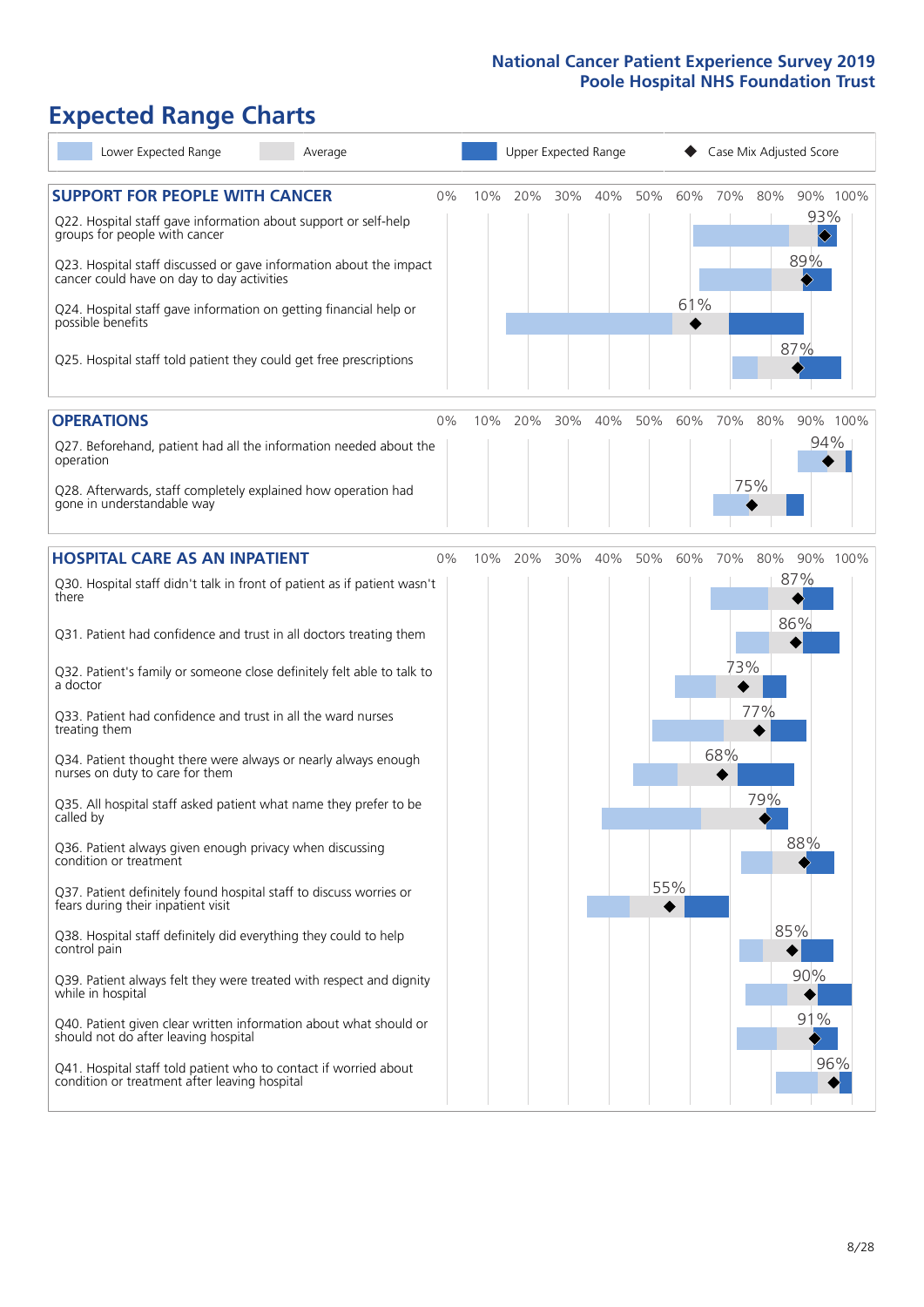# **Expected Range Charts**

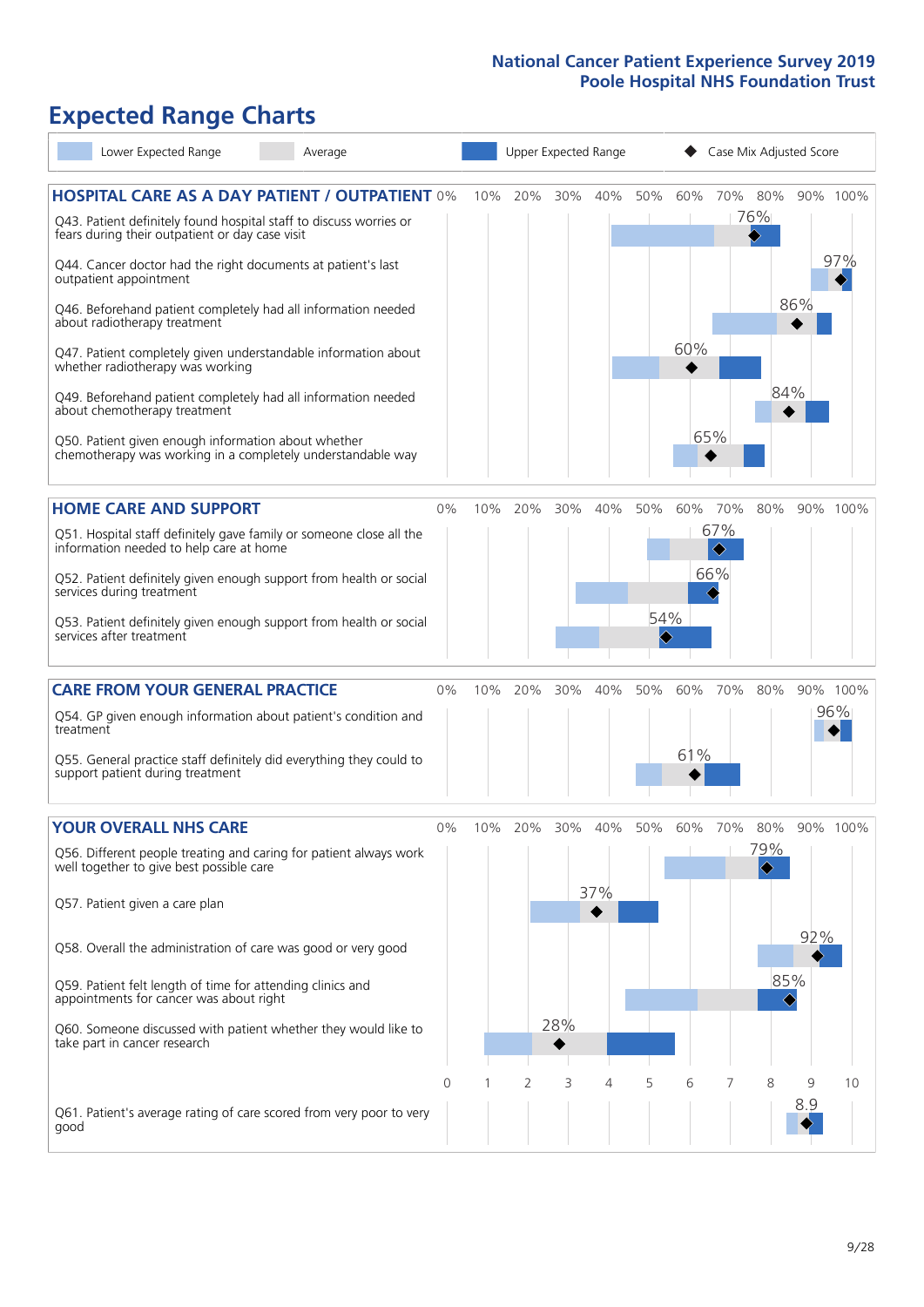# **Comparability Tables**

\* Indicates where a score has been suppressed because there are less than 21 responses.

\*\* No score available for 2018.

 $\triangle$  or  $\nabla$ 

Change 2018-2019: Indicates where 2019 score is significantly higher or lower than 2018 score Change Overall: Indicates significant change overall (2015, 2016, 2017, 2018 and 2019).

Adjusted Score below Lower Expected Range Adjusted Score between Upper and Lower Expected Ranges Adjusted Score above Upper Expected Range

|                                                                             | Case Mix Adjusted Scores<br>Unadjusted Scores |               |           |               |                                                       |         |               |                                            |                |                   |
|-----------------------------------------------------------------------------|-----------------------------------------------|---------------|-----------|---------------|-------------------------------------------------------|---------|---------------|--------------------------------------------|----------------|-------------------|
|                                                                             | 2018<br>n                                     | 2018<br>Score | 2019<br>n | 2019<br>Score | $\sim$   Change   Change   $\sim$<br>$2018 -$<br>2019 | Overall | 2019<br>Score | Lower<br><b>Expected Expected</b><br>Range | Upper<br>Range | National<br>Score |
| <b>SEEING YOUR GP</b>                                                       |                                               |               |           |               |                                                       |         |               |                                            |                |                   |
| Q1. Saw GP once or twice before being told they needed to go<br>to hospital | 321                                           | 80%           | 422       | 80%           |                                                       |         | 81%           | 75%                                        | 83%            | 79%               |
| Q2. Patient thought they were seen as soon as necessary                     | 452                                           | 88%           | 547       | 86%           |                                                       |         | 87%           | 81%                                        | 87%            | 84%               |
|                                                                             |                                               |               |           |               |                                                       |         |               |                                            |                |                   |

| <b>DIAGNOSTIC TESTS</b>                                                   |      |     |     |     |  |     |     |     |     |
|---------------------------------------------------------------------------|------|-----|-----|-----|--|-----|-----|-----|-----|
| O5. Received all the information needed about the test                    | $**$ | **  | 461 | 95% |  | 95% | 93% | 97% | 95% |
| Q6. The length of time waiting for the test to be done was<br>about right | 400  | 94% | 471 | 90% |  | 90% | 85% | 91% | 88% |
| Q7. Test results explained in completely understandable way               | 403  | 84% | 474 | 80% |  | 80% | 76% | 83% | 80% |

| <b>FINDING OUT WHAT WAS WRONG WITH YOU</b>                                                      |     |     |     |     |     |     |     |     |
|-------------------------------------------------------------------------------------------------|-----|-----|-----|-----|-----|-----|-----|-----|
| Q10. Patient told they could bring a family member or friend<br>when first told they had cancer | 403 | 78% | 507 | 79% | 80% | 72% | 82% | 77% |
| Q11. Patient felt they were told sensitively that they had cancer                               | 463 | 82% | 557 | 87% | 87% | 83% | 89% | 86% |
| Q12. Patient completely understood the explanation of what<br>was wrong                         | 462 | 75% | 556 | 73% | 73% | 70% | 77% | 73% |
| Q13. Patient given easy to understand written information<br>about the type of cancer they had  | 394 | 75% | 481 | 76% | 78% | 71% | 78% | 74% |

| <b>DECIDING THE BEST TREATMENT FOR YOU</b>                                                              |      |     |     |     |     |     |     |     |
|---------------------------------------------------------------------------------------------------------|------|-----|-----|-----|-----|-----|-----|-----|
| Q14. Patient felt that treatment options were completely<br>explained                                   | 405  | 87% | 485 | 83% | 83% | 80% | 87% | 83% |
| Q15. Patient felt possible side effects were definitely explained<br>in an understandable way           | 436  | 74% | 525 | 73% | 73% | 69% | 77% | 73% |
| Q16. Patient definitely given practical advice and support in<br>dealing with side effects of treatment | 436  | 73% | 531 | 70% | 70% | 63% | 72% | 67% |
| Q17. Patient definitely told about side effects that could affect<br>them in the future                 | 416  | 56% | 499 | 55% | 56% | 52% | 61% | 57% |
| Q18. Patient definitely involved as much as they wanted in<br>decisions about care and treatment        | $**$ | **  | 545 | 82% | 82% | 78% | 85% | 81% |

| <b>CLINICAL NURSE SPECIALIST (CNS)</b>                                                    |     |     |     |     |     |     |     |     |
|-------------------------------------------------------------------------------------------|-----|-----|-----|-----|-----|-----|-----|-----|
| Q19. Patient given the name of a CNS who would support them<br>through their treatment    | 453 | 96% | 538 | 95% | 95% | 89% | 95% | 92% |
| Q20. Patient found it very or quite easy to contact their CNS                             | 396 | 92% | 475 | 92% | 91% | 80% | 89% | 85% |
| Q21. Patient got understandable answers to important<br>questions all or most of the time | 389 | 94% | 456 | 92% | 92% | 84% | 91% | 87% |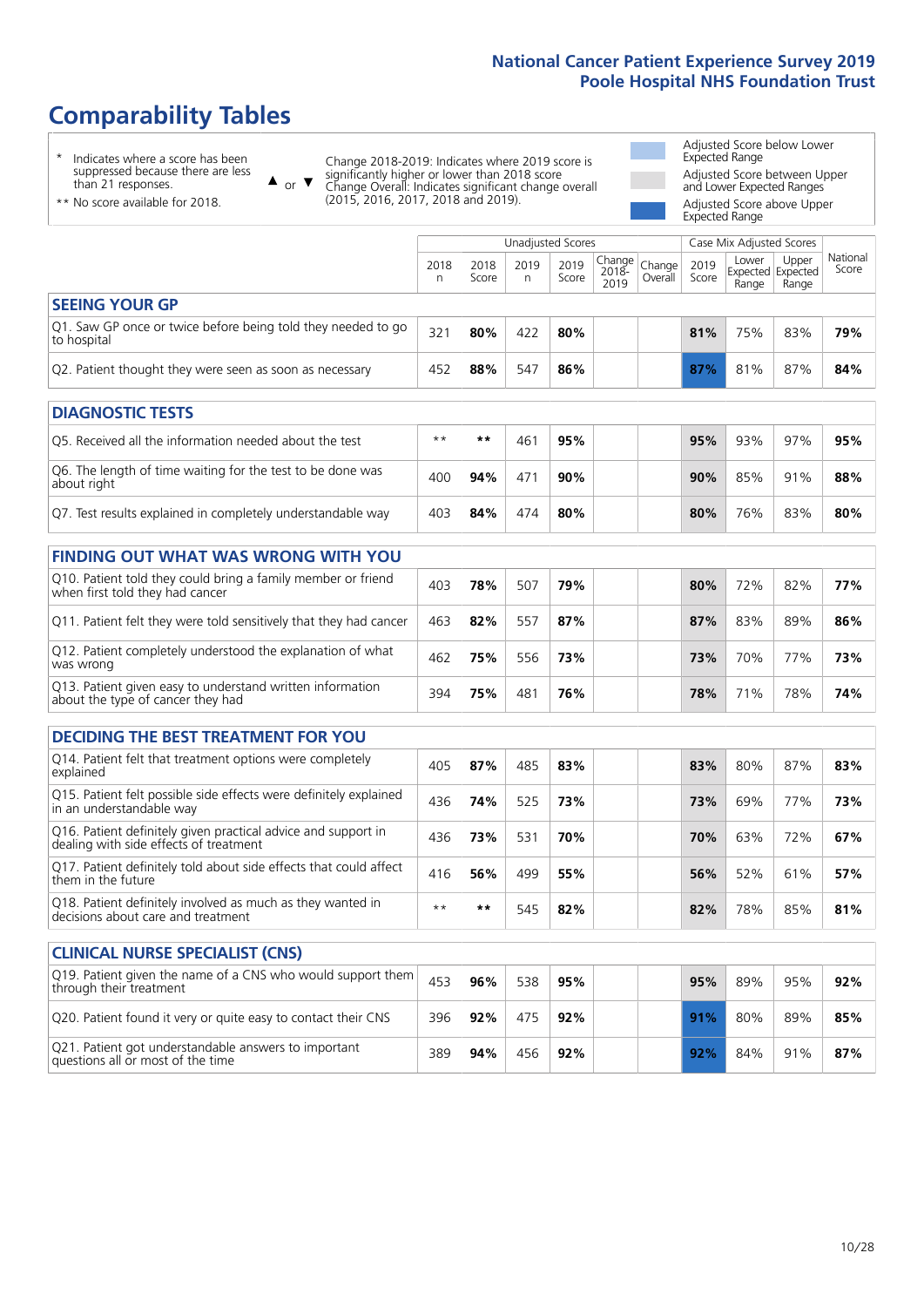# **Comparability Tables**

\* Indicates where a score has been suppressed because there are less than 21 responses.

\*\* No score available for 2018.

 $\triangle$  or  $\nabla$ 

Change 2018-2019: Indicates where 2019 score is significantly higher or lower than 2018 score Change Overall: Indicates significant change overall (2015, 2016, 2017, 2018 and 2019).

Adjusted Score below Lower Expected Range Adjusted Score between Upper and Lower Expected Ranges Adjusted Score above Upper Expected Range

|                                                                                                                   |              |               | Unadjusted Scores |               |                         |                   |               | Case Mix Adjusted Scores            |                |                   |
|-------------------------------------------------------------------------------------------------------------------|--------------|---------------|-------------------|---------------|-------------------------|-------------------|---------------|-------------------------------------|----------------|-------------------|
|                                                                                                                   | 2018<br>n    | 2018<br>Score | 2019<br>n         | 2019<br>Score | Change<br>2018-<br>2019 | Change<br>Overall | 2019<br>Score | Lower<br>Expected Expected<br>Range | Upper<br>Range | National<br>Score |
| <b>SUPPORT FOR PEOPLE WITH CANCER</b>                                                                             |              |               |                   |               |                         |                   |               |                                     |                |                   |
| Q22. Hospital staff gave information about support or self-help<br>groups for people with cancer                  | 369          | 91%           | 425               | 93%           |                         | ▲                 | 93%           | 85%                                 | 92%            | 88%               |
| Q23. Hospital staff discussed or gave information about the<br>impact cancer could have on day to day activities  | 309          | 89%           | 346               | 89%           |                         |                   | 89%           | 80%                                 | 88%            | 84%               |
| Q24. Hospital staff gave information on getting financial help or<br>possible benefits                            | 210          | 66%           | 243               | 62%           |                         |                   | 61%           | 56%                                 | 70%            | 63%               |
| Q25. Hospital staff told patient they could get free prescriptions                                                | 220          | 85%           | 231               | 87%           |                         | ▲                 | 87%           | 77%                                 | 87%            | 82%               |
| <b>OPERATIONS</b>                                                                                                 |              |               |                   |               |                         |                   |               |                                     |                |                   |
| Q27. Beforehand, patient had all the information needed about<br>the operation                                    | 255          | 97%           | 288               | 94%           |                         |                   | 94%           | 94%                                 | 98%            | 96%               |
| Q28. Afterwards, staff completely explained how operation had<br>gone in understandable way                       | 255          | 82%           | 288               | 76%           |                         |                   | 75%           | 75%                                 | 84%            | 79%               |
| <b>HOSPITAL CARE AS AN INPATIENT</b>                                                                              |              |               |                   |               |                         |                   |               |                                     |                |                   |
| Q30. Hospital staff didn't talk in front of patient as if patient<br>wasn't there                                 | $\star\star$ | $***$         | 287               | 87%           |                         |                   | 87%           | 79%                                 | 88%            | 84%               |
| Q31. Patient had confidence and trust in all doctors treating<br>them                                             | $\star\star$ | $***$         | 287               | 86%           |                         |                   | 86%           | 79%                                 | 88%            | 84%               |
| Q32. Patient's family or someone close definitely felt able to talk<br>to a doctor                                | $\star\star$ | $***$         | 225               | 73%           |                         |                   | 73%           | 66%                                 | 78%            | 72%               |
| Q33. Patient had confidence and trust in all the ward nurses<br>treating them                                     | $* *$        | **            | 287               | 76%           |                         |                   | 77%           | 68%                                 | 80%            | 74%               |
| Q34. Patient thought there were always or nearly always<br>enough nurses on duty to care for them                 | $**$         | $***$         | 285               | 67%           |                         |                   | 68%           | 57%                                 | 72%            | 64%               |
| Q35. All hospital staff asked patient what name they prefer to<br>be called by                                    | $**$         | $***$         | 283               | 78%           |                         |                   | 79%           | 63%                                 | 79%            | 71%               |
| Q36. Patient always given enough privacy when discussing<br>condition or treatment                                | $\star\star$ | $***$         | 287               | 88%           |                         |                   | 88%           | 80%                                 | 89%            | 85%               |
| Q37. Patient definitely found hospital staff to discuss worries or<br>fears during their inpatient visit          | $* *$        | $***$         | 203               | 55%           |                         |                   | 55%           | 45%                                 | 59%            | 52%               |
| Q38. Hospital staff definitely did everything they could to help<br>control pain                                  | $* *$        | $***$         | 247               | 85%           |                         |                   | 85%           | 78%                                 | 88%            | 83%               |
| Q39. Patient always felt they were treated with respect and<br>dignity while in hospital                          | $\star\star$ | $***$         | 288               | 89%           |                         |                   | 90%           | 84%                                 | 92%            | 88%               |
| Q40. Patient given clear written information about what should<br>or should not do after leaving hospital         | $* *$        | $***$         | 264               | 90%           |                         |                   | 91%           | 81%                                 | 90%            | 86%               |
| Q41. Hospital staff told patient who to contact if worried about<br>condition or treatment after leaving hospital | $**$         | $***$         | 281               | 95%           |                         |                   | 96%           | 92%                                 | 97%            | 94%               |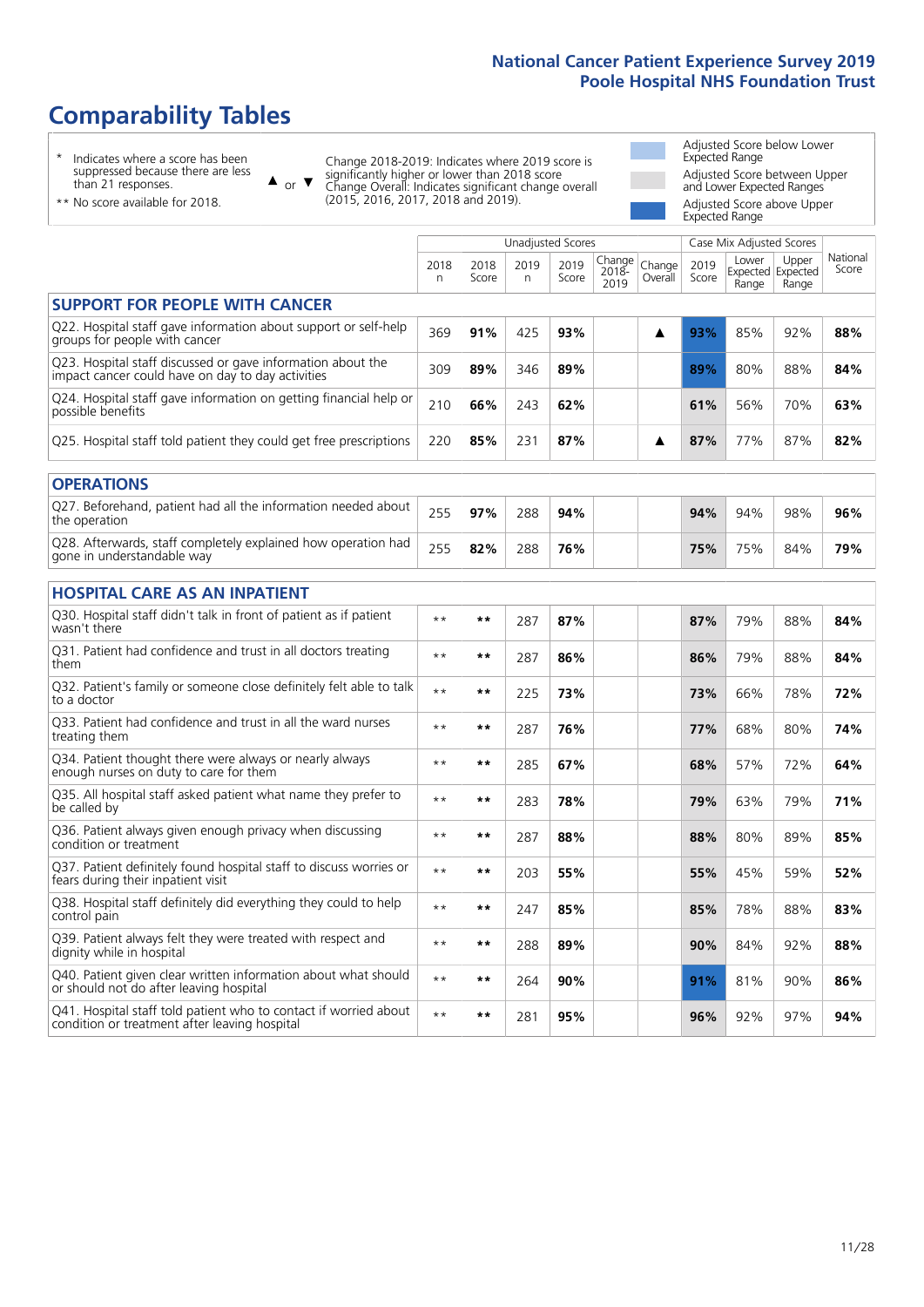# **Comparability Tables**

\* Indicates where a score has been suppressed because there are less than 21 responses.

\*\* No score available for 2018.

 $\triangle$  or  $\nabla$ 

Change 2018-2019: Indicates where 2019 score is significantly higher or lower than 2018 score Change Overall: Indicates significant change overall (2015, 2016, 2017, 2018 and 2019).

Adjusted Score below Lower Expected Range Adjusted Score between Upper and Lower Expected Ranges Adjusted Score above Upper Expected Range

|                                                                                                                       |              |               |            | <b>Unadjusted Scores</b> |                         |                   |               | Case Mix Adjusted Scores            |                |                   |
|-----------------------------------------------------------------------------------------------------------------------|--------------|---------------|------------|--------------------------|-------------------------|-------------------|---------------|-------------------------------------|----------------|-------------------|
|                                                                                                                       | 2018<br>n.   | 2018<br>Score | 2019<br>n. | 2019<br>Score            | Change<br>2018-<br>2019 | Change<br>Overall | 2019<br>Score | Lower<br>Expected Expected<br>Range | Upper<br>Range | National<br>Score |
| <b>HOSPITAL CARE AS A DAY PATIENT / OUTPATIENT</b>                                                                    |              |               |            |                          |                         |                   |               |                                     |                |                   |
| Q43. Patient definitely found hospital staff to discuss worries or<br>fears during their outpatient or day case visit | 334          | 73%           | 398        | 76%                      |                         |                   | 76%           | 66%                                 | 75%            | 71%               |
| Q44. Cancer doctor had the right documents at patient's last<br>outpatient appointment                                | 405          | 99%           | 501        | 97%                      |                         |                   | 97%           | 94%                                 | 98%            | 96%               |
| Q46. Beforehand patient completely had all information needed<br>about radiotherapy treatment                         | 171          | 85%           | 183        | 86%                      |                         |                   | 86%           | 81%                                 | 91%            | 86%               |
| Q47. Patient completely given understandable information<br>about whether radiotherapy was working                    | 147          | 57%           | 166        | 59%                      |                         |                   | 60%           | 52%                                 | 67%            | 60%               |
| Q49. Beforehand patient completely had all information needed<br>about chemotherapy treatment                         | 249          | 85%           | 286        | 85%                      |                         |                   | 84%           | 80%                                 | 89%            | 84%               |
| Q50. Patient given enough information about whether<br>chemotherapy was working in a completely understandable way    | 227          | 71%           | 264        | 65%                      |                         |                   | 65%           | 62%                                 | 73%            | 68%               |
| <b>HOME CARE AND SUPPORT</b>                                                                                          |              |               |            |                          |                         |                   |               |                                     |                |                   |
| Q51. Hospital staff definitely gave family or someone close all<br>the information needed to help care at home        | 355          | 66%           | 424        | 67%                      |                         |                   | 67%           | 55%                                 | 64%            | 60%               |
| Q52. Patient definitely given enough support from health or<br>social services during treatment                       | 264          | 69%           | 323        | 67%                      |                         |                   | 66%           | 45%                                 | 60%            | 52%               |
| Q53. Patient definitely given enough support from health or<br>social services after treatment                        | 153          | 54%           | 192        | 55%                      |                         |                   | 54%           | 37%                                 | 53%            | 45%               |
| CARE FROM YOUR GENERAL PRACTICE                                                                                       |              |               |            |                          |                         |                   |               |                                     |                |                   |
| Q54. GP given enough information about patient's condition<br>and treatment                                           | 345          | 96%           | 423        | 96%                      |                         |                   | 96%           | 93%                                 | 97%            | 95%               |
| Q55. General practice staff definitely did everything they could<br>to support patient during treatment               | 286          | 67%           | 342        | 61%                      |                         |                   | 61%           | 53%                                 | 64%            | 58%               |
| <b>YOUR OVERALL NHS CARE</b>                                                                                          |              |               |            |                          |                         |                   |               |                                     |                |                   |
| Q56. Different people treating and caring for patient always<br>work well together to give best possible care         | $\star\star$ | $\star\star$  | 539        | 79%                      |                         |                   | 79%           | 69%                                 | 77%            | 73%               |
| Q57. Patient given a care plan                                                                                        | 349          | 42%           | 433        | 35%                      |                         |                   | 37%           | 33%                                 | 42%            | 38%               |
| Q58. Overall the administration of care was good or very good                                                         | 452          | 94%           | 558        | 91%                      |                         |                   | 92%           | 86%                                 | 92%            | 89%               |
| Q59. Patient felt length of time for attending clinics and<br>appointments for cancer was about right                 | 447          | 83%           | 554        | 84%                      |                         | ▲                 | 85%           | 62%                                 | 77%            | 69%               |
| Q60. Someone discussed with patient whether they would like<br>to take part in cancer research                        | 418          | 21%           | 524        | 27%                      |                         |                   | 28%           | 21%                                 | 40%            | 30%               |
| Q61. Patient's average rating of care scored from very poor to<br>very good                                           | 447          | 9.1           | 549        | 8.9                      |                         |                   | 8.9           | 8.7                                 | 8.9            | 8.8               |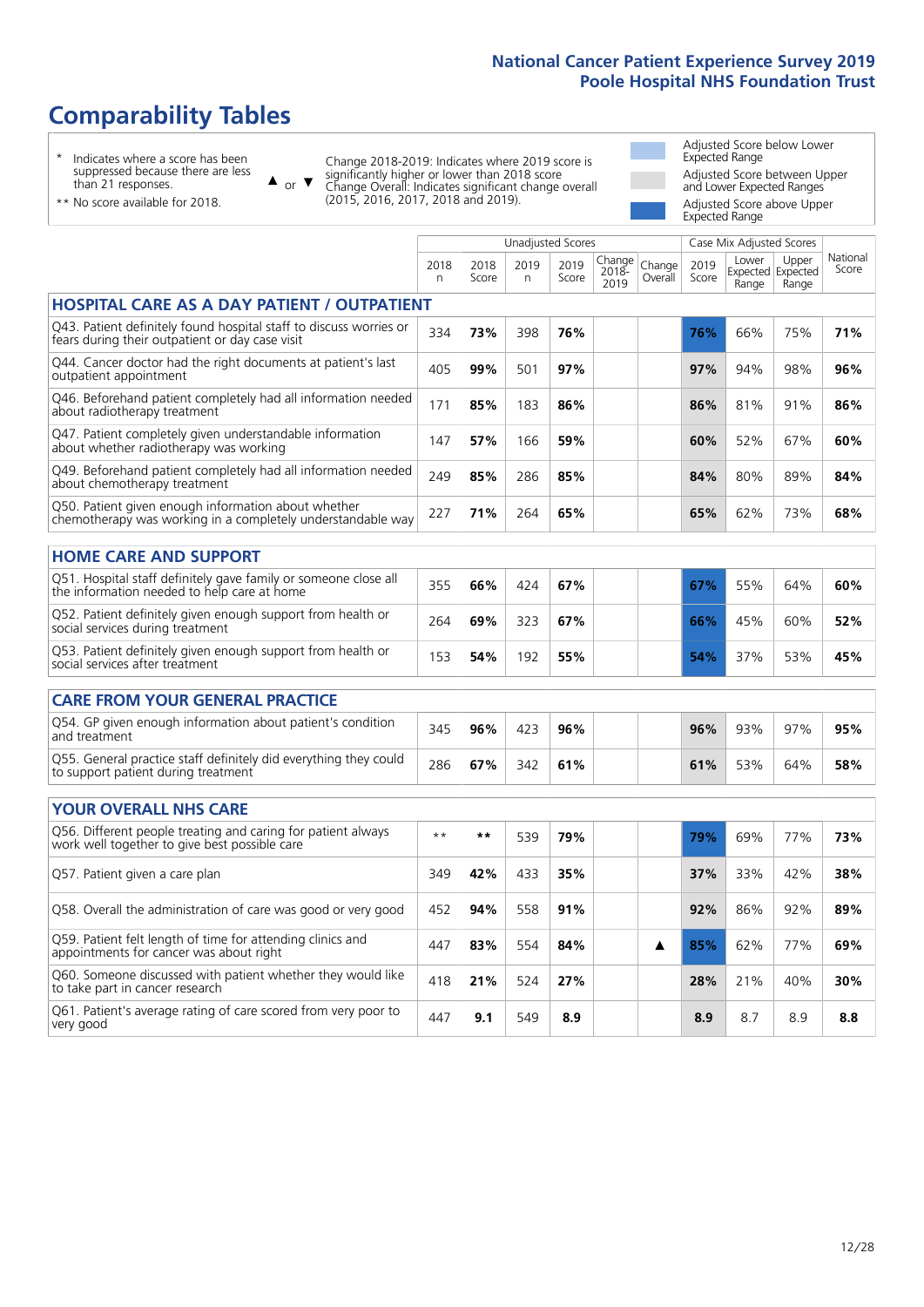# **Tumour Type Tables**

- \* Indicates where a score has been suppressed because there are less than 21 responses.
- n.a. Indicates that there were no respondents for that tumour group.

| <b>SEEING YOUR GP</b>                           |              |          |               |                             |                                     |                |                  |                     | Tumour Group |         |                                                     |                 |                |         |                |
|-------------------------------------------------|--------------|----------|---------------|-----------------------------|-------------------------------------|----------------|------------------|---------------------|--------------|---------|-----------------------------------------------------|-----------------|----------------|---------|----------------|
|                                                 |              | Brain    | <b>Breast</b> | Colorectal<br>LGT           | $\overline{\sigma}$<br>Gynaecologic | Haematological | Head and<br>Neck | Dung                | Prostate     | Sarcoma | Skin                                                | Upper<br>Gastro | ᅙ<br>Urologica | Other   | All<br>Cancers |
| Q1. Saw GP once or twice before being told they | <b>Trust</b> | $\star$  |               | 94% 71%                     |                                     |                |                  | 79% 74% 93% 67% 95% |              |         | 100% 82%                                            |                 |                | 71% 80% |                |
| needed to go to hospital                        | National     | 59%      |               |                             |                                     |                |                  |                     |              |         | 94% 75% 77% 67% 79% 71% 82% 71% 90% 74% 83% 74% 79% |                 |                |         |                |
| Q2. Patient thought they were seen as soon as   | Trust        | $^\star$ |               | 87% 89% 82% 90% 83% 89% 91% |                                     |                |                  |                     |              | $\star$ |                                                     | 94% 92%         | $\star$        | 80% 86% |                |
| necessary                                       | National     | 79%      |               |                             |                                     |                |                  |                     |              |         | 89% 83% 81% 82% 81% 84% 86% 69% 85% 79% 85% 79%     |                 |                |         | <u>84%</u>     |

### **DIAGNOSTIC TESTS** Tumour Group

|                                                   |                                                                  | Brain    | <b>Breast</b> | Colorectal<br>LGT | त्त<br>Gynaecologic | Haematological  | Head and<br>Neck | Lung                | Prostate          | Sarcoma | Skin | Upper<br>Gastro | Urological | Other | All<br>Cancers |
|---------------------------------------------------|------------------------------------------------------------------|----------|---------------|-------------------|---------------------|-----------------|------------------|---------------------|-------------------|---------|------|-----------------|------------|-------|----------------|
| Q5. Received all the information needed about     | <b>Trust</b>                                                     | $\star$  |               | 94% 97%           | 88%                 |                 |                  |                     | 96% 90% 100% 100% |         |      | 96% 96%         |            |       | 96% 95%        |
| the test                                          | National                                                         | 93%      | 95%           | 95%               | 93%                 |                 |                  |                     | 95% 93% 95% 95%   | 93%     | 96%  |                 | 95% 95%    |       | 95% 95%        |
| Q6. The length of time waiting for the test to be | Trust                                                            | $^\star$ |               | 93% 93%           |                     | 90% 91% 84% 92% |                  |                     | $\star$           | $\star$ | 92%  | 85%             | $\star$    |       | 85% 90%        |
| done was about right                              | National 84% 91% 88% 86% 89% 88% 87% 87% 81% 87% 84% 87% 86% 88% |          |               |                   |                     |                 |                  |                     |                   |         |      |                 |            |       |                |
| Q7. Test results explained in completely          | Trust                                                            | $\star$  |               | 86% 83%           |                     |                 |                  | 69% 82% 77% 80% 81% |                   | $\star$ | 88%  | 73%             |            |       | 75% 80%        |
| understandable way                                | National 71% 83% 82% 77% 77% 79% 80% 80% 78% 84% 75% 80% 76% 80% |          |               |                   |                     |                 |                  |                     |                   |         |      |                 |            |       |                |

| <b>FINDING OUT WHAT WAS WRONG WITH YOU</b>        |              |         |               |                        |                |                 |                  |      | <b>Tumour Group</b>     |         |      |                 |             |       |                |
|---------------------------------------------------|--------------|---------|---------------|------------------------|----------------|-----------------|------------------|------|-------------------------|---------|------|-----------------|-------------|-------|----------------|
|                                                   |              | Brain   | <b>Breast</b> | olorectal.<br>LGT<br>Ũ | Gynaecological | Haematological  | Head and<br>Neck | Lung | Prostate                | Sarcoma | Skin | Upper<br>Gastro | Jrological  | Other | All<br>Cancers |
| Q10. Patient told they could bring a family       | <b>Trust</b> | $\star$ | 84%           | 81%                    | 55%            | 81% 76%         |                  | 74%  | $\star$                 | $\star$ | 84%  | 79%             | $^\star$    | 79%   | 79%            |
| member or friend when first told they had cancer  | National     | 85%     | 82%           | 82%                    |                | 71% 71% 71%     |                  | 77%  | 79%                     | 73%     | 69%  | 76%             | 73%         | 75%   | 77%            |
| Q11. Patient felt they were told sensitively that | Trust        | $\star$ | 90%           | 88%                    | 84%            | 88% 83% 83% 78% |                  |      |                         | $\star$ | 97%  | 88%             | $\star$     |       | 84% 87%        |
| they had cancer                                   | National     | 79%     | 89% 87%       |                        |                |                 |                  |      | 82% 84% 87% 83% 86% 84% |         |      |                 | 89% 81% 84% |       | 83% 86%        |
| Q12. Patient completely understood the            | Trust        | $\star$ | 77%           | 74%                    |                | 56% 63% 86% 66% |                  |      | 174%                    | $\star$ | 88%  | 69%             | $^\star$    |       | 77% 73%        |
| explanation of what was wrong                     | National     | 66%     | 77%           | 79%                    | 73%            | 60%             | 78% 76%          |      | 79%                     | 67%     | 80%  | 70%             | 77%         | 70%   | 173%           |
| Q13. Patient given easy to understand written     | Trust        | $\star$ |               | 78% 73%                |                | 43% 84% 76% 77% |                  |      | 86%                     | $\star$ | 92%  | $\star$         | $^\star$    | 79%   | 76%            |
| information about the type of cancer they had     | National     | 66%     | 78%           | 73%                    |                |                 |                  |      | 71% 76% 69% 67% 83% 67% |         | 84%  |                 | 67%   74%   | 65%   | 74%            |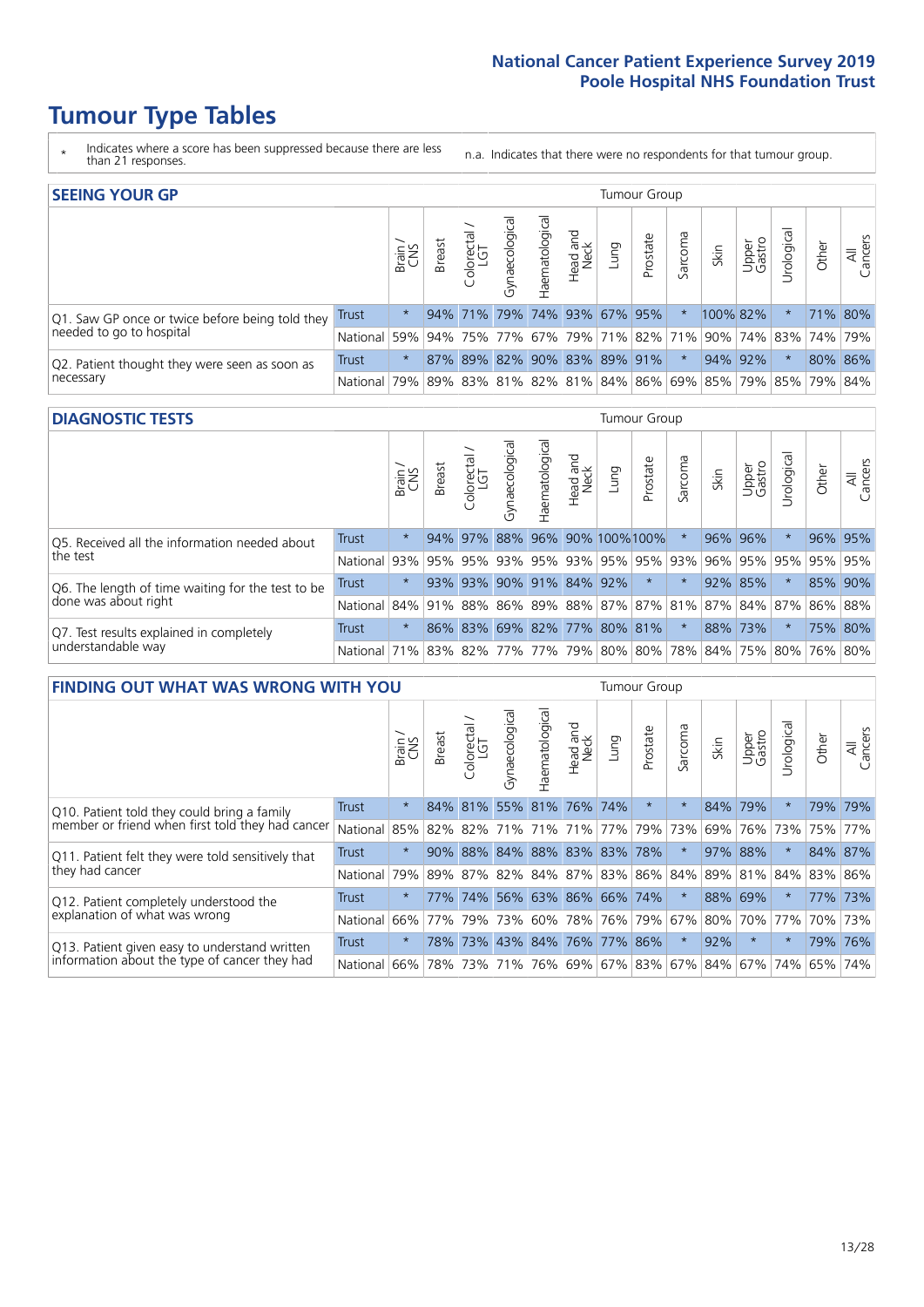# **Tumour Type Tables**

\* Indicates where a score has been suppressed because there are less than 21 responses.

n.a. Indicates that there were no respondents for that tumour group.

| <b>DECIDING THE BEST TREATMENT FOR YOU</b>         |              |         |               |                            |                |                |                        |                             | <b>Tumour Group</b> |              |                                     |                 |            |         |                |
|----------------------------------------------------|--------------|---------|---------------|----------------------------|----------------|----------------|------------------------|-----------------------------|---------------------|--------------|-------------------------------------|-----------------|------------|---------|----------------|
|                                                    |              | Brain   | <b>Breast</b> | olorectal<br>LGT<br>$\cup$ | Gynaecological | Haematological | ad and<br>Neck<br>Head | Lung                        | Prostate            | arcoma<br>vĀ | Skin                                | Upper<br>Gastro | Jrological | Other   | All<br>Cancers |
| Q14. Patient felt that treatment options were      | <b>Trust</b> | $\star$ | 87%           | 84%                        | 71%            |                |                        | 84% 93% 85%                 | 91%                 | $\star$      | 89%                                 | 65%             | $^\star$   | 80% 83% |                |
| completely explained                               | National     | 85%     | 85%           | 85%                        |                |                |                        | 85%   82%   87%   84%   83% |                     | 83%          | 89%                                 | 81% 83%         |            | 79% 83% |                |
| Q15. Patient felt possible side effects were       | Trust        | $\star$ | 76%           | 72%                        |                |                |                        | 63% 72% 71% 85% 74%         |                     |              | 82%                                 | 62%             |            |         | 71% 73%        |
| definitely explained in an understandable way      | National     | 69%     | 74%           | 76%                        |                | 75% 69% 73%    |                        |                             | 74% 73%             | 73%          | 77%                                 | 72%             | 71%        | 70%     | 73%            |
| Q16. Patient definitely given practical advice and | Trust        | $\star$ | 80%           | 72%                        |                |                |                        | 57% 61% 56% 89% 65%         |                     | $\star$      |                                     | 87% 61%         | $^\star$   |         | 70% 70%        |
| support in dealing with side effects of treatment  | National     | 63%     | 70%           | 70%                        |                |                |                        | 69% 65% 70% 69% 65%         |                     | 66%          | 71%                                 | 66%             | 63%        | 64% 67% |                |
| Q17. Patient definitely told about side effects    | Trust        | $\star$ | 58%           |                            |                |                |                        | 54% 45% 56% 61% 69% 65%     |                     | $\ast$       | 70%                                 | 42%             | $^\star$   | 49% 55% |                |
| that could affect them in the future               | National     | 62%     | 57%           | 59%                        |                |                |                        | 56% 51% 64% 56% 66%         |                     | 54%          | 66%                                 | 53%             | 56%        | 52%     | 57%            |
| Q18. Patient definitely involved as much as they   | Trust        | $\star$ |               |                            |                |                |                        | 81% 84% 68% 83% 82% 85% 83% |                     | $\ast$       |                                     | 94% 84%         | $\star$    | 83% 82% |                |
| wanted in decisions about care and treatment       | National     | 79%     |               |                            |                |                |                        |                             |                     |              | 81% 83% 81% 80% 81% 81% 84% 81% 87% | 79%             | 79%        | 78% 81% |                |

### **CLINICAL NURSE SPECIALIST (CNS)** Tumour Group

|                                             |          | Brain   | <b>Breast</b>         | olorectal<br>LGT<br>$\cup$ | aecologica<br>Š | $\overline{\sigma}$<br>Ü<br>aematologi | Head and<br>Neck | Lung              | Prostate | Sarcoma | Skin | Upper<br>Gastro                                     | $\sigma$<br>rologica                            | Other | All<br>ancers<br>$\cup$ |
|---------------------------------------------|----------|---------|-----------------------|----------------------------|-----------------|----------------------------------------|------------------|-------------------|----------|---------|------|-----------------------------------------------------|-------------------------------------------------|-------|-------------------------|
| Q19. Patient given the name of a CNS who    | Trust    | $\star$ | 98%                   | 97%                        | 98%             |                                        |                  | 92% 91% 100% 100% |          |         |      | 94% 100%                                            |                                                 |       | 89% 95%                 |
| would support them through their treatment  | National |         |                       |                            |                 |                                        |                  |                   |          |         |      | 95% 95% 92% 95% 92% 91% 94% 91% 91% 91% 91% 93% 85% |                                                 | 89%   | 92%                     |
| Q20. Patient found it very or quite easy to | Trust    | $\star$ |                       | 90% 93%                    | 77%             |                                        |                  | 98% 87% 96% 81%   |          | $\star$ |      | 96% 88%                                             |                                                 |       | 96% 92%                 |
| contact their CNS                           | National |         |                       |                            |                 |                                        |                  |                   |          |         |      |                                                     | 86% 84% 88% 85% 87% 86% 86% 80% 86% 90% 85% 83% | 83%   | 85%                     |
| Q21. Patient got understandable answers to  | Trust    | $\star$ | $90\%$                | 91%                        | 81%             |                                        | 98% 87%          | 96%               | $\star$  | $\ast$  |      | 100% 88%                                            | $\star$                                         | 96%   | 92%                     |
| important questions all or most of the time | National |         | 82%   87%   89%   86% |                            |                 |                                        |                  |                   |          |         |      |                                                     | 89% 88% 86% 87% 87% 93% 86% 87%                 | 86%   | 87%                     |

| <b>SUPPORT FOR PEOPLE WITH CANCER</b>                                                             |              |         |               |            |                |                |                        |             | Tumour Group |                  |         |                 |            |       |                |
|---------------------------------------------------------------------------------------------------|--------------|---------|---------------|------------|----------------|----------------|------------------------|-------------|--------------|------------------|---------|-----------------|------------|-------|----------------|
|                                                                                                   |              | Brain   | <b>Breast</b> | Colorectal | Gynaecological | Haematological | ad and<br>Neck<br>Head | <b>Dung</b> | Prostate     | arcoma<br>$\sim$ | Skin    | Upper<br>Gastro | Jrological | Other | All<br>Cancers |
| Q22. Hospital staff gave information about<br>support or self-help groups for people with         | <b>Trust</b> | $\star$ | 95%           | 94%        | 81%            | 89%            |                        | 94% 100%    | $\star$      | 头                | 96%     | 95%             | $\star$    | 91%   | 93%            |
| cancer                                                                                            | National     | 92%     | 92%           | 88%        | 87%            | 86%            | 88%                    | 87%         | 91%          | 86%              | 90%     | 88%             | 81%        | 83%   | 88%            |
| Q23. Hospital staff discussed or gave information<br>about the impact cancer could have on day to | Trust        | $\star$ | 87%           | 91%        | 75%            |                | 80% 100%               | $\star$     | $\star$      | $\star$          | 95%     | $\star$         | $\star$    |       | 88% 89%        |
| day activities                                                                                    | National     | 84%     |               | 86% 85%    | 82%            | 84%            | 84%                    | 83%         | 88%          | 81%              | 86%     | 83%             | 78%        | 79%   | 84%            |
| Q24. Hospital staff gave information on getting                                                   | Trust        | $\star$ | 66%           | 69%        | 42%            | 55%            | $\star$                | $\star$     | $\star$      | 大                | $\star$ | $\star$         | $\star$    | 67%   | 62%            |
| financial help or possible benefits                                                               | National     | 78%     |               | 68% 61%    | 66%            | 61%            | 67%                    | 72%         | 55%          | 64%              | 60%     | 64%             | 47%        | 59%   | 63%            |
| Q25. Hospital staff told patient they could get                                                   | Trust        | $\star$ |               | 90% 94%    | $\star$        | 80%            | $\star$                | $\star$     | $\star$      | 大                |         | $\star$         | $\star$    |       | 88% 87%        |
| free prescriptions                                                                                | National     | 82%     |               | 81% 83%    | 79%            | 87%            |                        | 84% 86% 80% |              | 78%              | 71%     | $ 84\% $        | 73%        | 81%   | 82%            |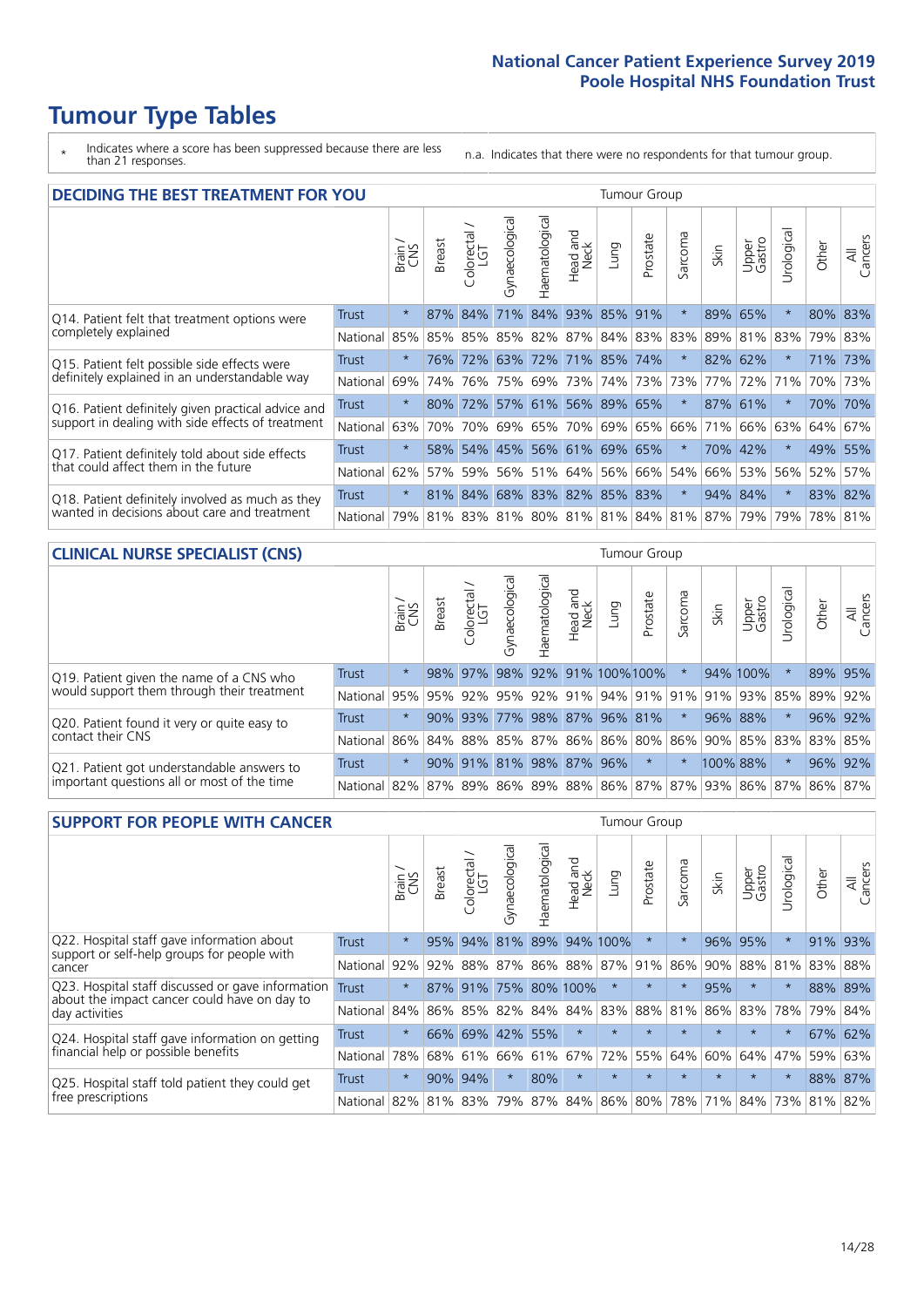# **Tumour Type Tables**

- \* Indicates where a score has been suppressed because there are less than 21 responses.
- n.a. Indicates that there were no respondents for that tumour group.

| <b>OPERATIONS</b>                                |              |            |               |                       |                    |                |                  |                                                 | Tumour Group |         |      |                 |            |                             |                |
|--------------------------------------------------|--------------|------------|---------------|-----------------------|--------------------|----------------|------------------|-------------------------------------------------|--------------|---------|------|-----------------|------------|-----------------------------|----------------|
|                                                  |              | Brain      | <b>Breast</b> | olorectal<br>LGT<br>Ü | ᠊ᢛ<br>Gynaecologic | Haematological | Head and<br>Neck | Lung                                            | Prostate     | Sarcoma | Skin | Upper<br>Gastro | Urological | Other                       | All<br>Cancers |
| Q27. Beforehand, patient had all the information | Trust        | $\star$    |               | 93% 96%               | 97%                | $\star$        | $\star$          | $\star$                                         | $\star$      | $\star$ | 93%  | $\star$         | $\star$    | 91% 94%                     |                |
| needed about the operation                       | National     | 96%        | 97%           | 96%                   |                    |                |                  | 96% 94% 96% 95% 97% 95% 96% 96% 95% 95% 95% 96% |              |         |      |                 |            |                             |                |
| Q28. Afterwards, staff completely explained how  | <b>Trust</b> | $\star$    |               | 78% 80%               | 58%                |                | $\star$          | $\star$                                         | $\star$      | $\star$ | 86%  | $\star$         | $\star$    |                             | 77% 76%        |
| operation had gone in understandable way         | National I   | <b>76%</b> |               | 79% 83%               |                    | 79% 78% 79%    |                  |                                                 |              |         |      |                 |            | 79% 78% 80% 82% 79% 76% 77% | 79%            |

#### **HOSPITAL CARE AS AN INPATIENT** Tumour Group

|                                                                                                  |              | Brain   | <b>Breast</b> | Colorectal /<br>LGT | Gynaecological | Haematological          | Head and<br>Neck | Lung    | Prostate | Sarcoma | Skin    | Upper<br>Gastro | Urological | Other   | Cancers<br>$\overline{\overline{z}}$ |
|--------------------------------------------------------------------------------------------------|--------------|---------|---------------|---------------------|----------------|-------------------------|------------------|---------|----------|---------|---------|-----------------|------------|---------|--------------------------------------|
| Q30. Hospital staff didn't talk in front of patient                                              | <b>Trust</b> | $\star$ | 84%           | 85%                 | 75%            | 90%                     | 95%              | $\star$ | $\star$  | $\star$ | $\star$ | $\star$         | $\star$    | 93% 87% |                                      |
| as if patient wasn't there                                                                       | National     | 81%     | 86%           | 81%                 | 83%            | 84% 83% 81%             |                  |         | 88%      | 86%     | 86%     | 81%             | 83%        | 82%     | 84%                                  |
| 031. Patient had confidence and trust in all                                                     | <b>Trust</b> | $\star$ |               | 90% 85%             |                | 75% 95% 82%             |                  | $\star$ | $\star$  | $\star$ | $\star$ | $\star$         | $\star$    | 84% 86% |                                      |
| doctors treating them                                                                            | National     | 82%     | 83%           | 85%                 | 83%            | 82%                     |                  | 87% 83% | 89%      | 86%     | 85%     | 81%             | 85%        | 80%     | 84%                                  |
| Q32. Patient's family or someone close definitely                                                | <b>Trust</b> | $\star$ | 76%           | 76%                 | 48% 93%        |                         | $\star$          | $\star$ | $\star$  | $\star$ | $\star$ | $\star$         | $\star$    | 72% 73% |                                      |
| felt able to talk to a doctor                                                                    | National     | 67%     | 72%           | 73%                 | 72%            | 74%                     | 75%              | 74%     | 72%      | 71%     | 74%     | 73%             | 71%        | 69%     | 72%                                  |
| Q33. Patient had confidence and trust in all the                                                 | <b>Trust</b> | $\star$ | 77%           | 70%                 |                | 58% 85% 77%             |                  | $\star$ | $\star$  | $\star$ | $\star$ | $\star$         | $\star$    | 80% 76% |                                      |
| ward nurses treating them                                                                        | National     | 72%     | 73%           | 72%                 |                | 71% 77% 75% 77%         |                  |         | 79%      | 74%     | 75%     |                 | 73% 77%    | 69% 74% |                                      |
| Q34. Patient thought there were always or nearly                                                 | <b>Trust</b> | $\star$ |               | 71% 65%             | 53%            | 70% 71%                 |                  | $\star$ | $\star$  | $\star$ | $\star$ | $\star$         | $\star$    | 64% 67% |                                      |
| always enough nurses on duty to care for them                                                    | National     | 68%     | 64%           | 62%                 | 63%            | 63%                     | 65%              | 68%     | 72%      | 65%     | 70%     | 65%             | 66%        | 60% 64% |                                      |
| Q35. All hospital staff asked patient what name                                                  | <b>Trust</b> | $\star$ |               | 63% 83%             |                | 72% 83% 76%             |                  | $\star$ | $\star$  | $\star$ | $\star$ | $\star$         | $\star$    | 84% 78% |                                      |
| they prefer to be called by                                                                      | National     | 68%     | 62%           | 74%                 | 65%            | 72%                     |                  | 71% 76% | 72%      | 74%     | 70%     | 78%             | 76%        | 69% 71% |                                      |
| Q36. Patient always given enough privacy when                                                    | <b>Trust</b> | $\star$ | 90%           | 93%                 | 74%            | 85% 86%                 |                  | $\star$ | $\star$  | $\star$ | $\star$ | $\star$         | $\star$    | 86% 88% |                                      |
| discussing condition or treatment                                                                | National     | 78%     | 84%           | 85%                 |                | 81% 86% 87% 84%         |                  |         | 88%      | 84%     | 84%     | 84%             | 85%        | 82% 85% |                                      |
| Q37. Patient definitely found hospital staff to                                                  | <b>Trust</b> | n.a.    | 48%           |                     | 62% 30% 72%    |                         | $\star$          | $\star$ | $\star$  | $\star$ | $\star$ | $\star$         | $\star$    | 48%     | 55%                                  |
| discuss worries or fears during their inpatient visit                                            | National     | 45%     |               |                     |                | 51% 55% 51% 56%         | 52%              | 49%     | 53%      | 54%     | 51%     | 53%             | 49%        | 46% 52% |                                      |
| Q38. Hospital staff definitely did everything they                                               | <b>Trust</b> | n.a.    |               | 88% 88% 71% 90%     |                |                         | $\star$          | $\star$ | $\star$  | $\star$ | $\star$ | $\star$         | $\star$    | 92% 85% |                                      |
| could to help control pain                                                                       | National     | 85%     | 83%           | 84%                 | 82%            | 82%                     | 80%              | 84%     | 85%      | 83%     | 85%     | 82%             | 81%        | 82%     | 83%                                  |
| Q39. Patient always felt they were treated with                                                  | Trust        | $\star$ | 95%           | 87%                 |                | 72% 93% 86%             |                  | $\star$ | $\star$  | $\star$ | $\star$ | $\star$         | $\star$    | 93%     | 89%                                  |
| respect and dignity while in hospital                                                            | National     | 85%     | 87% 87%       |                     | 85%            | 89% 87% 88%             |                  |         | 91%      | 89%     | 89%     | 88%             | 90%        | 86% 88% |                                      |
| Q40. Patient given clear written information<br>about what should or should not do after leaving | <b>Trust</b> | $\star$ | 86%           | 92%                 | 84%            | 92%                     | $\star$          | $\star$ | $\star$  | $\star$ | $\star$ | $\star$         | n.a.       | 90%     | 90%                                  |
| hospital                                                                                         | National     | 80%     | 89%           | 86%                 |                | 86% 83%                 |                  | 87% 82% | 91%      | 85%     | 90%     | 82%             | 87%        | 83%     | 86%                                  |
| Q41. Hospital staff told patient who to contact<br>if worried about condition or treatment after | <b>Trust</b> | $\star$ | 95%           |                     |                | 96% 84% 100%            | $\star$          | $\star$ | $\star$  | $\star$ | $\star$ |                 | $\star$    | 95%     | 95%                                  |
| leaving hospital                                                                                 | National     | 94%     |               |                     |                | 95% 95% 93% 96% 93% 92% |                  |         |          | 96% 94% |         | 95% 92%         | 92%        | 93% 94% |                                      |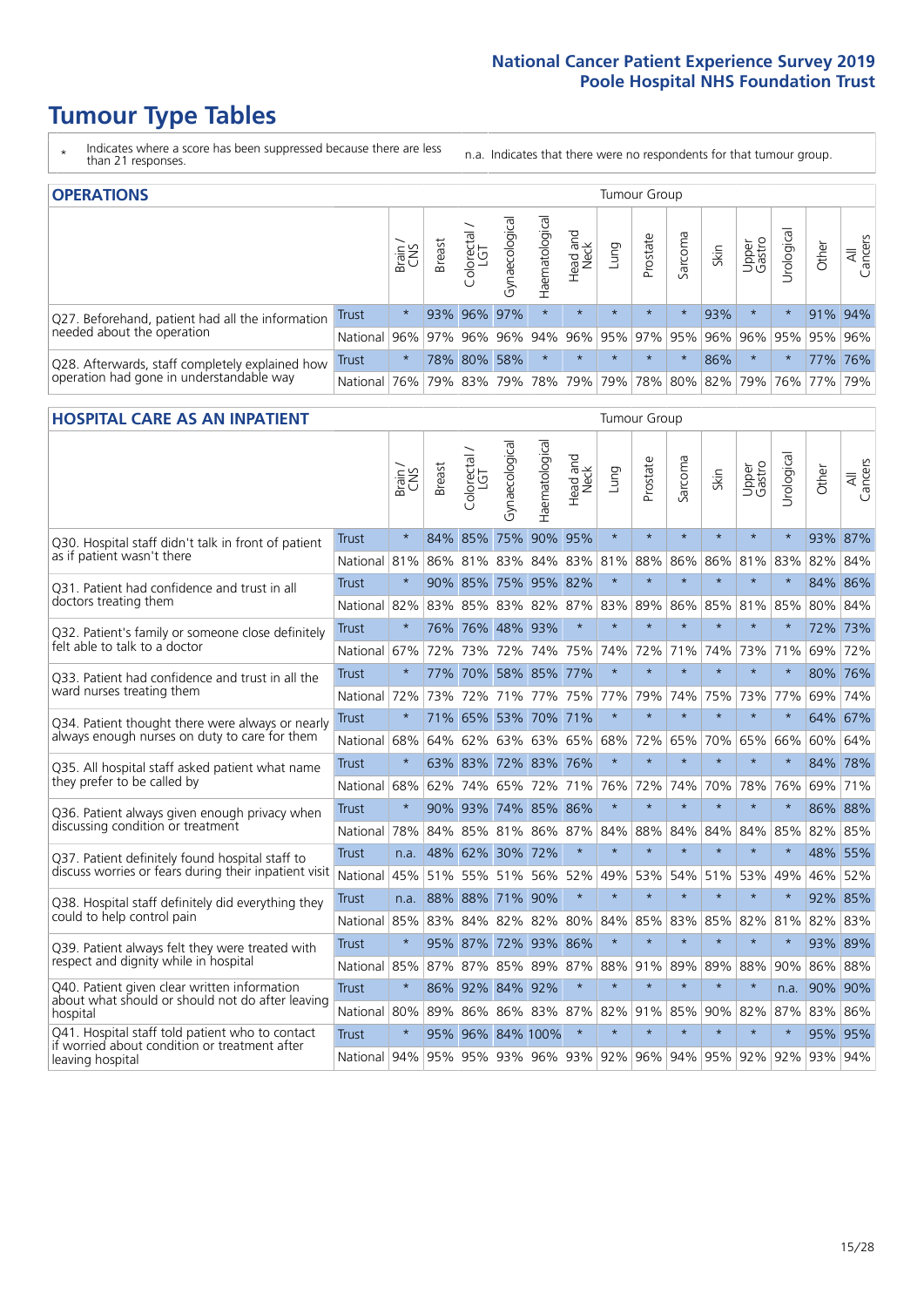# **Tumour Type Tables**

- \* Indicates where a score has been suppressed because there are less than 21 responses.
- n.a. Indicates that there were no respondents for that tumour group.

| <b>HOSPITAL CARE AS A DAY PATIENT / OUTPATIENT</b>                                                                    |              |         |               |                                   |                |                |                         |                   | <b>Tumour Group</b> |         |         |                 |            |          |                |  |  |  |  |  |  |  |
|-----------------------------------------------------------------------------------------------------------------------|--------------|---------|---------------|-----------------------------------|----------------|----------------|-------------------------|-------------------|---------------------|---------|---------|-----------------|------------|----------|----------------|--|--|--|--|--|--|--|
|                                                                                                                       |              | Brain   | <b>Breast</b> | ╮<br>olorectal /<br>LGT<br>$\cup$ | Gynaecological | Haematological | ead and<br>Neck<br>Head | Lung              | Prostate            | Sarcoma | Skin    | Upper<br>Gastro | Urological | Other    | All<br>Cancers |  |  |  |  |  |  |  |
| Q43. Patient definitely found hospital staff to                                                                       | <b>Trust</b> | $\star$ | 71%           | 76%                               | 74%            | 76%            | 65%                     | 88%               | $\star$             | $\star$ | $\star$ | $\star$         | $\star$    | 82%      | 76%            |  |  |  |  |  |  |  |
| discuss worries or fears during their outpatient or<br>day case visit                                                 | National     | 66%     | 68%           | 73%                               | 70%            | 73%            | 72%                     | 70%               | 74%                 | 72%     | 72%     | 71%             | 67%        | 68%      | 71%            |  |  |  |  |  |  |  |
| Q44. Cancer doctor had the right documents at<br>patient's last outpatient appointment                                | Trust        | $\star$ | 99%           | 97%                               | 98%            |                |                         | 99% 100% 100% 95% |                     | $\ast$  | 97%     | 87%             |            | 96%      | 97%            |  |  |  |  |  |  |  |
|                                                                                                                       | National     | 94%     | 96%           | 96%                               | 96%            | 97%            |                         | 96% 96%           | 96%                 | 96%     | 96%     | 94%             | 96%        | 95%      | 96%            |  |  |  |  |  |  |  |
| Q46. Beforehand patient completely had                                                                                | Trust        | $\star$ | 87%           | $\star$                           | $\star$        | $\star$        | 83%                     | $\star$           | $\star$             | n.a.    | 大       | $\star$         | $\star$    | $\star$  | 86%            |  |  |  |  |  |  |  |
| all information needed about radiotherapy<br>treatment                                                                | National     | 91%     | 88%           | 83%                               | 88%            | 84%            | 86%                     | 86%               | 88%                 | 88%     | 84%     | 86%             | 83%        | 84%      | 86%            |  |  |  |  |  |  |  |
| Q47. Patient completely given understandable<br>information about whether radiotherapy was<br>working                 | Trust        | $\star$ | 63%           | $\star$                           | $\star$        | $\star$        | 58%                     | $\star$           | $\star$             | n.a.    | $\star$ | $\star$         | $\star$    | $^\star$ | 59%            |  |  |  |  |  |  |  |
|                                                                                                                       | National     | 56%     | 60%           | 57%                               | 61%            | 62%            | 63%                     | 59%               | 60%                 | 67%     | 57%     | 52%             | 59%        | 59%      | 60%            |  |  |  |  |  |  |  |
| Q49. Beforehand patient completely had all                                                                            | <b>Trust</b> | $\star$ |               | 82% 81%                           | 79%            | 82%            | $\star$                 | $\star$           | $\star$             | $\star$ | $\star$ | $\star$         | $\star$    | 93%      | 85%            |  |  |  |  |  |  |  |
| information needed about chemotherapy<br>treatment                                                                    | National     | 80%     | 82%           | 86%                               | 87%            | 85%            | 79%                     | 84%               | 86%                 | 86%     | 90%     | 84%             | 85%        | 85%      | 84%            |  |  |  |  |  |  |  |
| Q50. Patient given enough information about<br>whether chemotherapy was working in a<br>completely understandable way | Trust        | n.a.    | 53%           | 58%                               | 63%            | 79%            | $\star$                 | $\star$           | $\star$             | $\star$ | 大       | $\star$         | $\star$    | 76%      | 65%            |  |  |  |  |  |  |  |
|                                                                                                                       | National     | 54%     |               | 62% 64% 68%                       |                | 75%            |                         | 57% 67%           | 66%                 | 71%     | 79%     | 61%             | 68%        | 69%      | 68%            |  |  |  |  |  |  |  |

### **HOME CARE AND SUPPORT** Tumour Group

|                                                                                                                   |              | Brain   | <b>Breast</b> | olorectal<br>LGT<br>Ü | त्त<br>Gynaecologic | Haematological | Head and<br>Neck | Lung                | Prostate | Sarcoma | Skin    | Upper<br>Gastro | Urological  | Other   | All<br>Cancers |
|-------------------------------------------------------------------------------------------------------------------|--------------|---------|---------------|-----------------------|---------------------|----------------|------------------|---------------------|----------|---------|---------|-----------------|-------------|---------|----------------|
| Q51. Hospital staff definitely gave family or<br>someone close all the information needed to<br>help care at home | <b>Trust</b> | $\star$ |               | 63% 77%               |                     |                | 39% 72% 60% 81%  |                     | $\star$  | *       | 77%     | 171%            | $\star$     | 67% 67% |                |
|                                                                                                                   | National     | 58%     |               | 58% 63%               |                     |                |                  | 57% 62% 67% 59% 61% |          | 62%     | 65%     | 60% 59%         |             | 55%     | 60%            |
| Q52. Patient definitely given enough support<br>from health or social services during treatment                   | Trust        | $\star$ |               | 63% 80%               |                     | 38% 76%        | $\star$          | $\star$             | $\star$  |         |         | $\star$         |             | 67% 67% |                |
|                                                                                                                   | National     | 42%     | 52%           | 60%                   |                     | 45% 51%        |                  | 59% 50% 48%         |          |         | 53% 57% |                 | 54% 48% 51% |         | 52%            |
| Q53. Patient definitely given enough support<br>from health or social services after treatment                    | Trust        | $\star$ |               | 52% 67%               | 30%                 | 68%            | $\star$          | $\star$             | $\star$  | $\star$ | $\star$ | $\star$         | $\star$     | 71%     | 55%            |
|                                                                                                                   | National     | 39%     | 41% 53%       |                       |                     | 39% 43%        | 56%              | 40%                 | 46%      | 48% 59% |         | 47%             | 44%         | 44%     | 45%            |

| <b>CARE FROM YOUR GENERAL PRACTICE</b>                                                                     |              |         |               |                     |                |                |                  |         | Tumour Group |         |                                                         |                 |           |          |                |  |  |  |  |  |
|------------------------------------------------------------------------------------------------------------|--------------|---------|---------------|---------------------|----------------|----------------|------------------|---------|--------------|---------|---------------------------------------------------------|-----------------|-----------|----------|----------------|--|--|--|--|--|
|                                                                                                            |              | Brain,  | <b>Breast</b> | Colorectal<br>LGT   | Gynaecological | Haematological | Head and<br>Neck | Lung    | Prostate     | Sarcoma | Skin                                                    | Upper<br>Gastro | Urologica | Other    | All<br>Cancers |  |  |  |  |  |
| Q54. GP given enough information about<br>patient's condition and treatment                                | Trust        | $\star$ |               | 95% 95%             |                | 92% 97% 96%    |                  | $\star$ | 90%          |         | 100%                                                    | $\star$         |           | 100% 96% |                |  |  |  |  |  |
|                                                                                                            | National 91% |         |               |                     |                |                |                  |         |              |         | 96% 95% 95% 96% 94% 94% 96% 94% 96% 93% 93% 95% 94% 95% |                 |           |          |                |  |  |  |  |  |
| Q55. General practice staff definitely did<br>everything they could to support patient during<br>treatment | Trust        | $\star$ |               | 63% 61% 60% 63% 52% |                |                |                  | $\star$ | $\star$      | $\star$ | $\star$                                                 | $\star$         | $\star$   | 57% 61%  |                |  |  |  |  |  |
|                                                                                                            | National     | 55%     |               | 58% 59%             |                | 56% 56% 59%    |                  |         |              |         | 56% 64% 56% 65% 59% 59% 55%                             |                 |           |          | 58%            |  |  |  |  |  |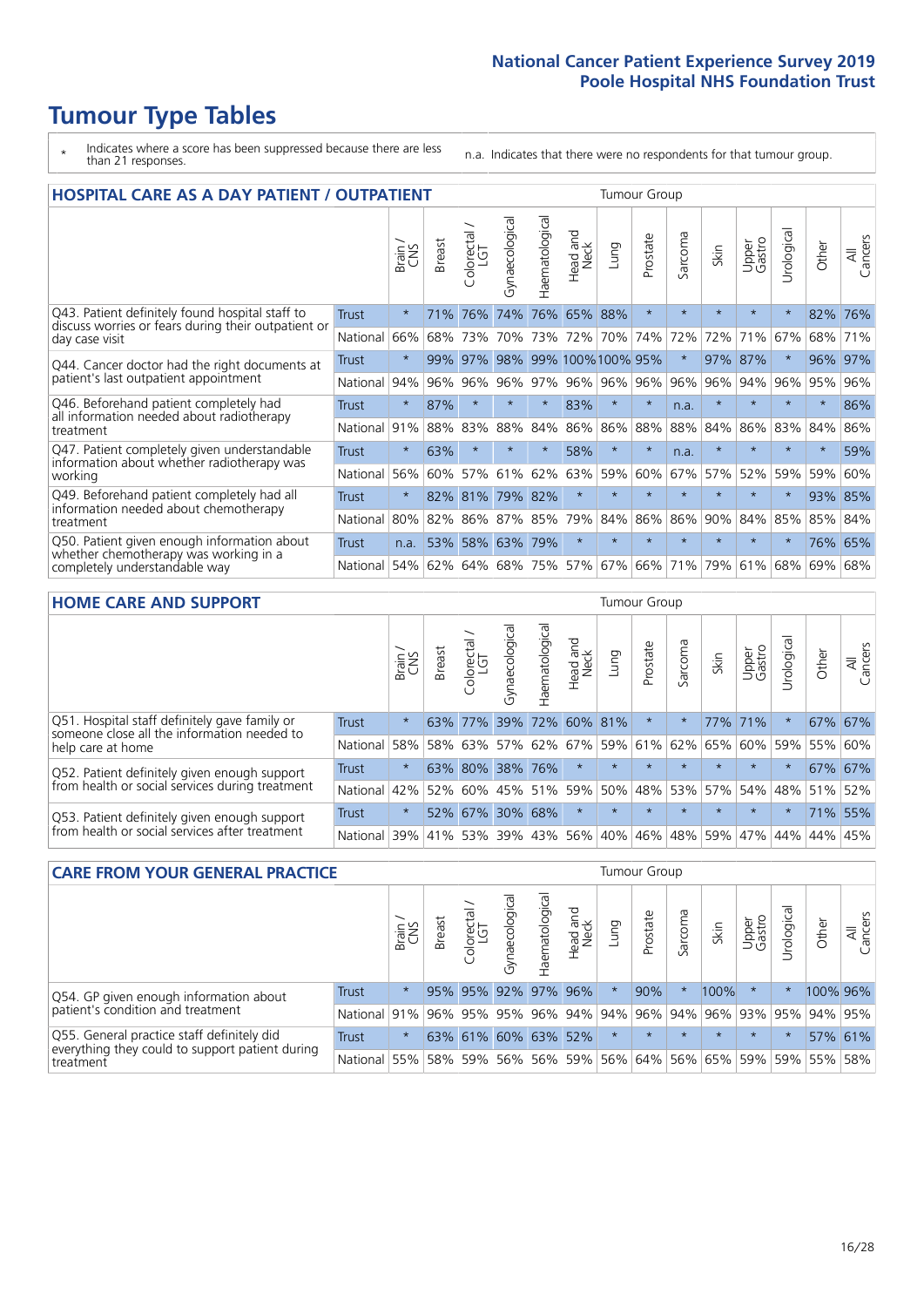# **Tumour Type Tables**

- \* Indicates where a score has been suppressed because there are less than 21 responses.
- n.a. Indicates that there were no respondents for that tumour group.

### **YOUR OVERALL NHS CARE** THE TWO CONTROLLER THE THE THROUP CHANGE THE TUMOUR GROUP

|                                                                                                                  |              | Brain   | <b>Breast</b> | Colorectal | Gynaecological | Haematological | aad and<br>Neck<br>Head | Lung    | Prostate | Sarcoma | Skin | Upper<br>Gastro | $\overline{c}$<br>Urologic | Other   | All<br>Cancers |  |  |  |  |  |  |  |
|------------------------------------------------------------------------------------------------------------------|--------------|---------|---------------|------------|----------------|----------------|-------------------------|---------|----------|---------|------|-----------------|----------------------------|---------|----------------|--|--|--|--|--|--|--|
| Q56. Different people treating and caring for<br>patient always work well together to give best<br>possible care | <b>Trust</b> | $\star$ | 82%           | 79%        | 66%            | 82%            | 71%                     | 90%     | 86%      | $\star$ | 82%  | 73%             |                            | 78%     | 79%            |  |  |  |  |  |  |  |
|                                                                                                                  | National     | 60%     |               | 73% 73%    | 69%            | 75%            | 73%                     | 73% 75% |          | 70%     | 79%  | 69%             | 74%                        | 68%     | 73%            |  |  |  |  |  |  |  |
| Q57. Patient given a care plan                                                                                   | <b>Trust</b> | $\star$ |               | 40% 31%    |                |                | 18% 20% 52%             | 38%     | $\star$  | $\star$ | 64%  | 29%             |                            | 42% 35% |                |  |  |  |  |  |  |  |
|                                                                                                                  | National     | 36%     | 41%           | 40%        | 34%            | 36%            | 39%                     | 36%     | 40%      | 34%     | 44%  | 36%             | 33%                        | 31%     | 38%            |  |  |  |  |  |  |  |
| Q58. Overall the administration of care was good                                                                 | Trust        | $\star$ | 92%           | 87%        | 86% 98%        |                | 92%                     | 93%     | 96%      | $\star$ | 91%  | 88%             |                            | 93%     | 91%            |  |  |  |  |  |  |  |
| or very good                                                                                                     | National     | 85%     |               | 90% 88%    |                | 87% 91%        | 90%                     |         | 90% 88%  | 88%     | 90%  | 86%             | 85%                        | 87% 89% |                |  |  |  |  |  |  |  |
| Q59. Patient felt length of time for attending                                                                   | Trust        | $\star$ |               | 90% 81%    | 70% 90%        |                | 74% 86% 87%             |         |          | $\star$ | 91%  | 88%             |                            | 82% 84% |                |  |  |  |  |  |  |  |
| clinics and appointments for cancer was about<br>right                                                           | National     | 58%     | 68%           | 73%        | 66%            | 66%            | 71%                     | 71%     | 76%      | 68%     | 73%  | 66%             | 75%                        | 64%     | 69%            |  |  |  |  |  |  |  |
| Q60. Someone discussed with patient whether                                                                      | Trust        | $\star$ | 24%           | 36%        |                |                | 21% 24% 35%             | 43%     | 13%      | $\star$ | 13%  | 21%             |                            | 33%     | 27%            |  |  |  |  |  |  |  |
| they would like to take part in cancer research                                                                  | National     | 42%     | 30%           | 32%        | 31%            | 33%            | 21%                     | 34%     | 31%      | 36%     | 20%  | 36%             | 21%                        | 32%     | 30%            |  |  |  |  |  |  |  |
| Q61. Patient's average rating of care scored from<br>very poor to very good                                      | Trust        | $\star$ | 9.0           | 8.8        | 8.1            | 9.1            | 8.9                     | 9.4     | 8.8      | $\star$ | 9.2  | 8.9             | $\star$                    | 8.9     | 8.9            |  |  |  |  |  |  |  |
|                                                                                                                  | National     | 8.6     | 8.9           | 8.8        | 8.7            | 8.9            | 8.8                     | 8.8     | 8.8      | 8.8     | 8.9  | 8.7             | 8.7                        | 8.7     | 8.8            |  |  |  |  |  |  |  |
|                                                                                                                  |              |         |               |            |                |                |                         |         |          |         |      |                 |                            |         |                |  |  |  |  |  |  |  |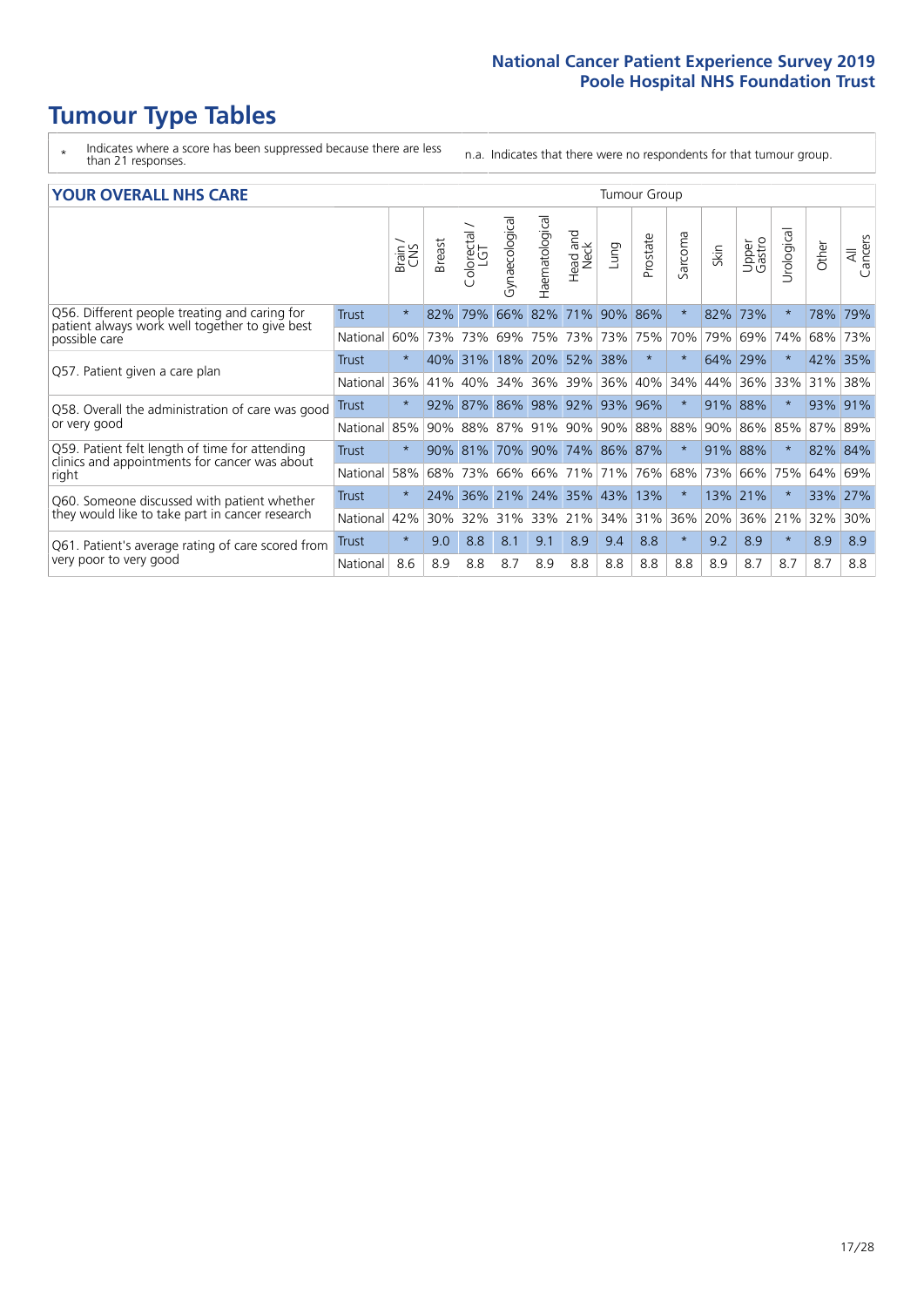### **Year on Year Charts**





### **DIAGNOSTIC TESTS**





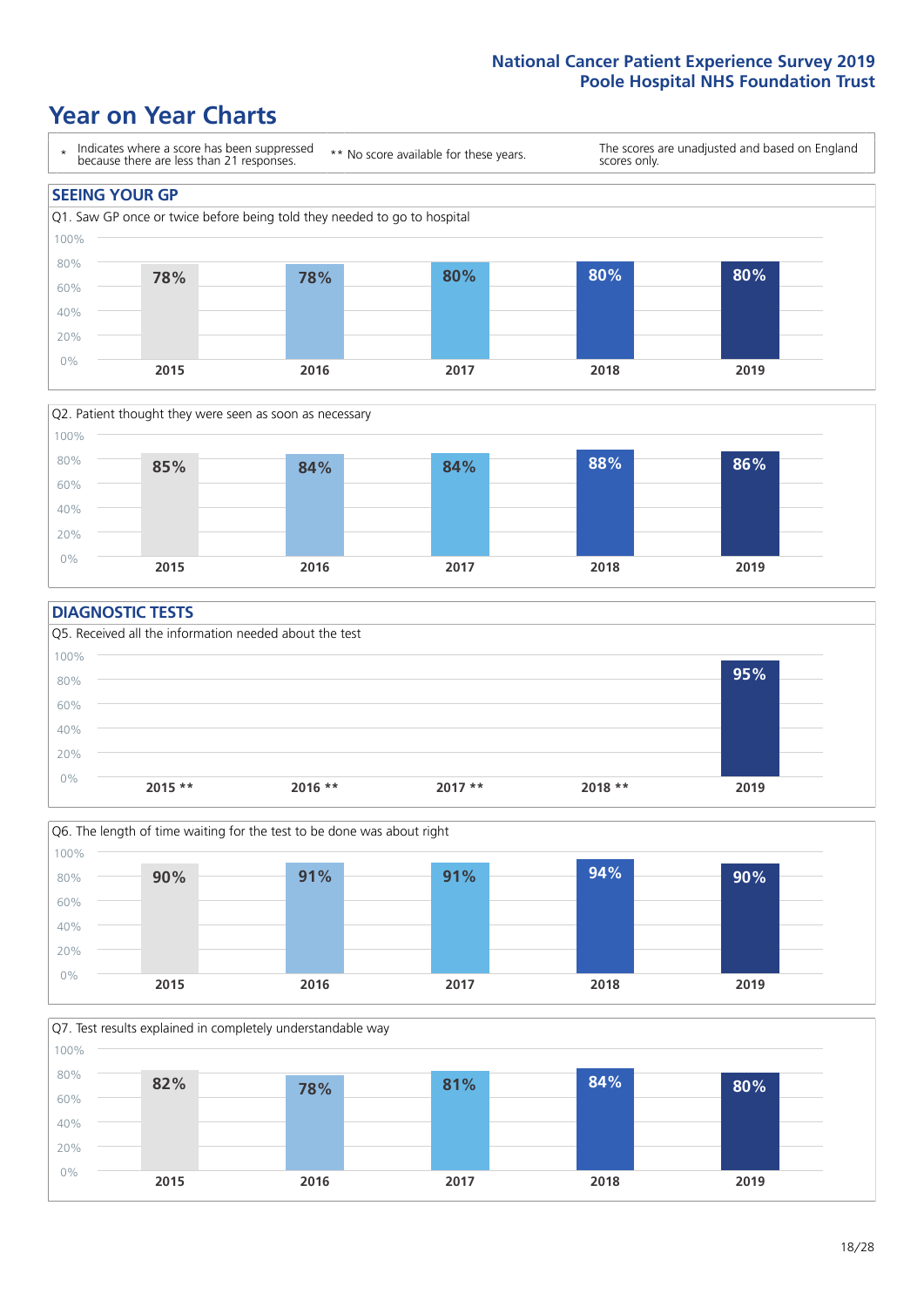### **Year on Year Charts**









# **DECIDING THE BEST TREATMENT FOR YOU**

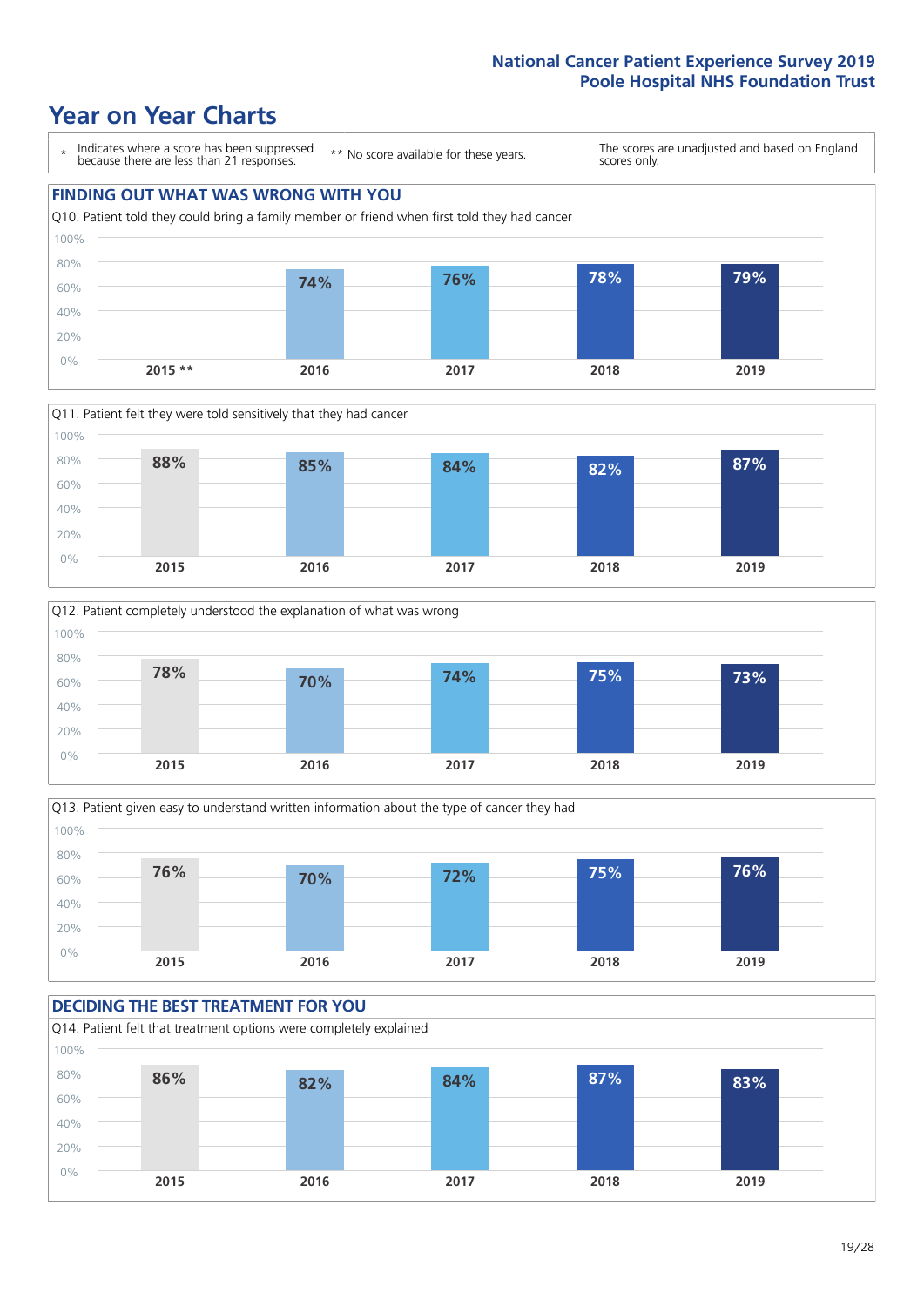### **Year on Year Charts**







Q18. Patient definitely involved as much as they wanted in decisions about care and treatment  $0%$ 20% 40% 60% 80% 100% **2015 \*\* 2016 \*\* 2017 \*\* 2018 \*\* 2019 82%**

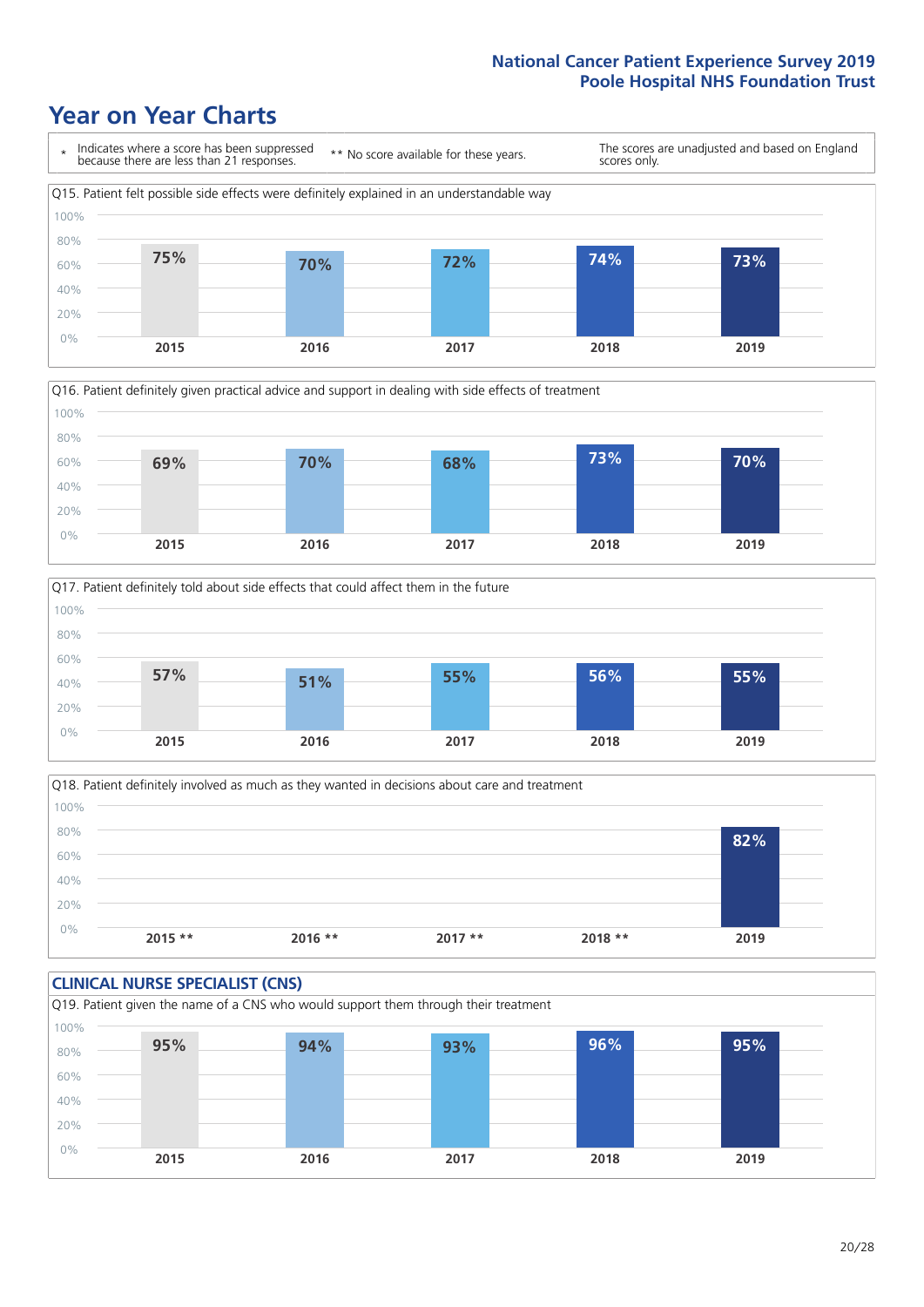### **Year on Year Charts**









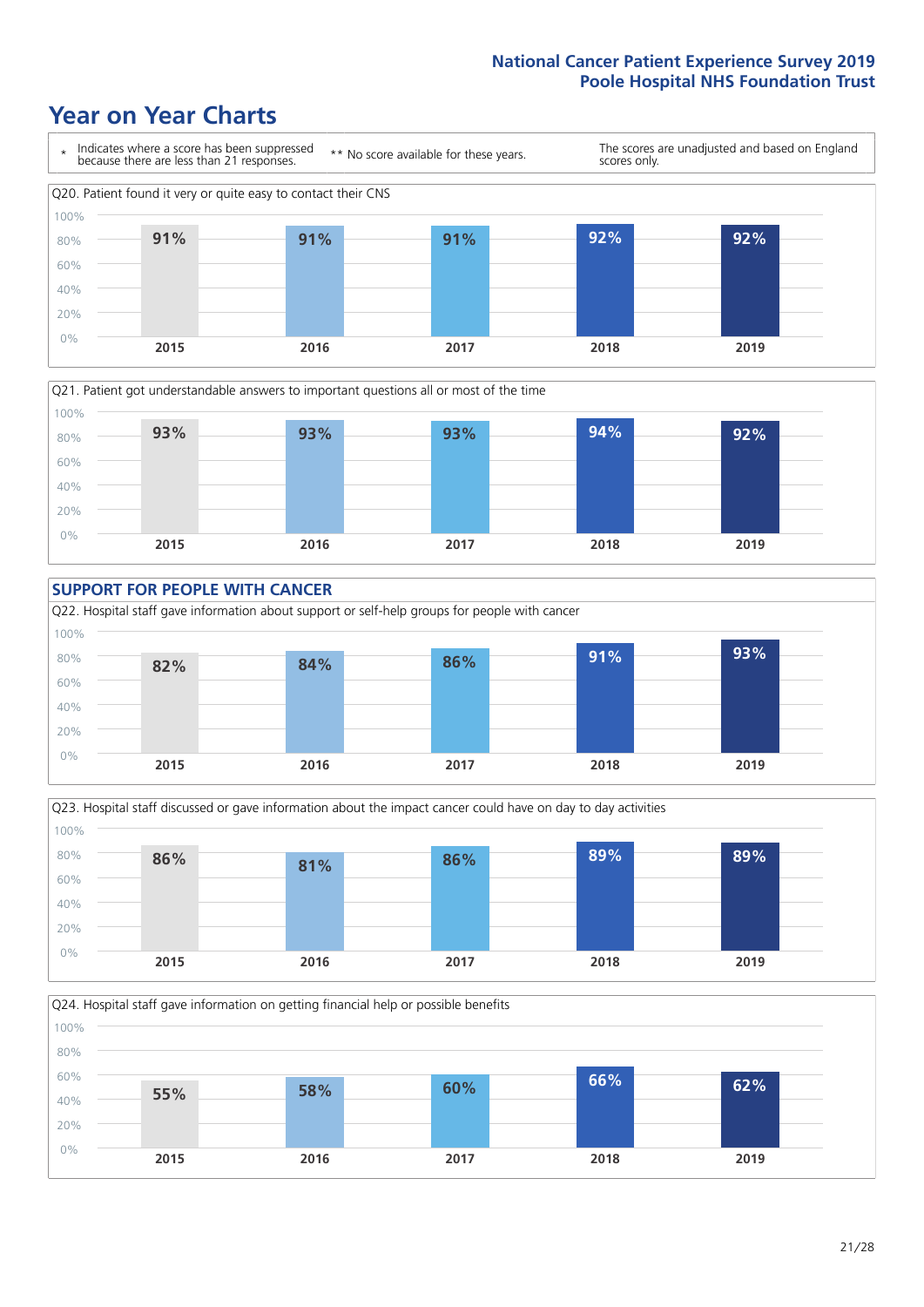### **Year on Year Charts**



#### **OPERATIONS**







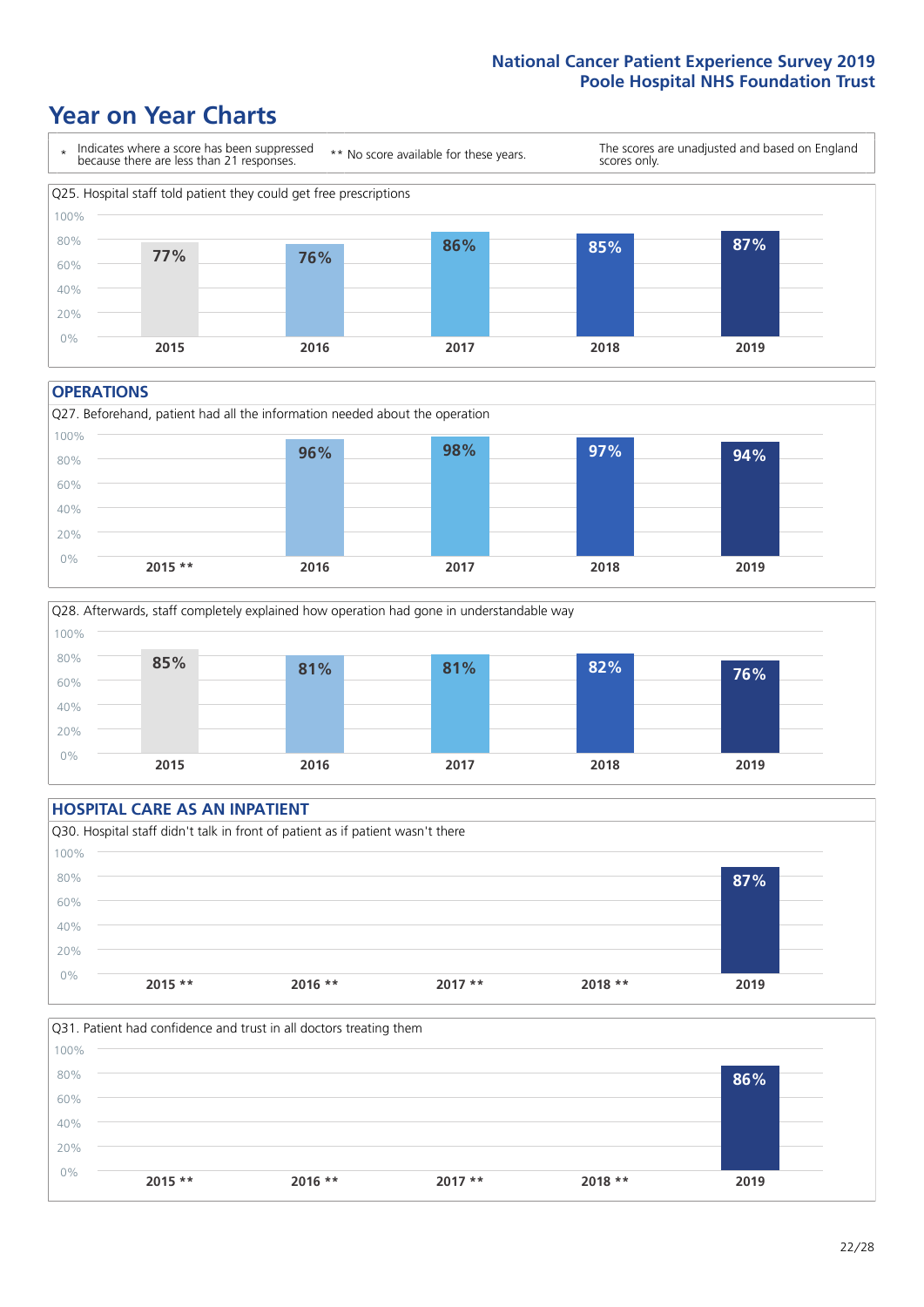### **Year on Year Charts**









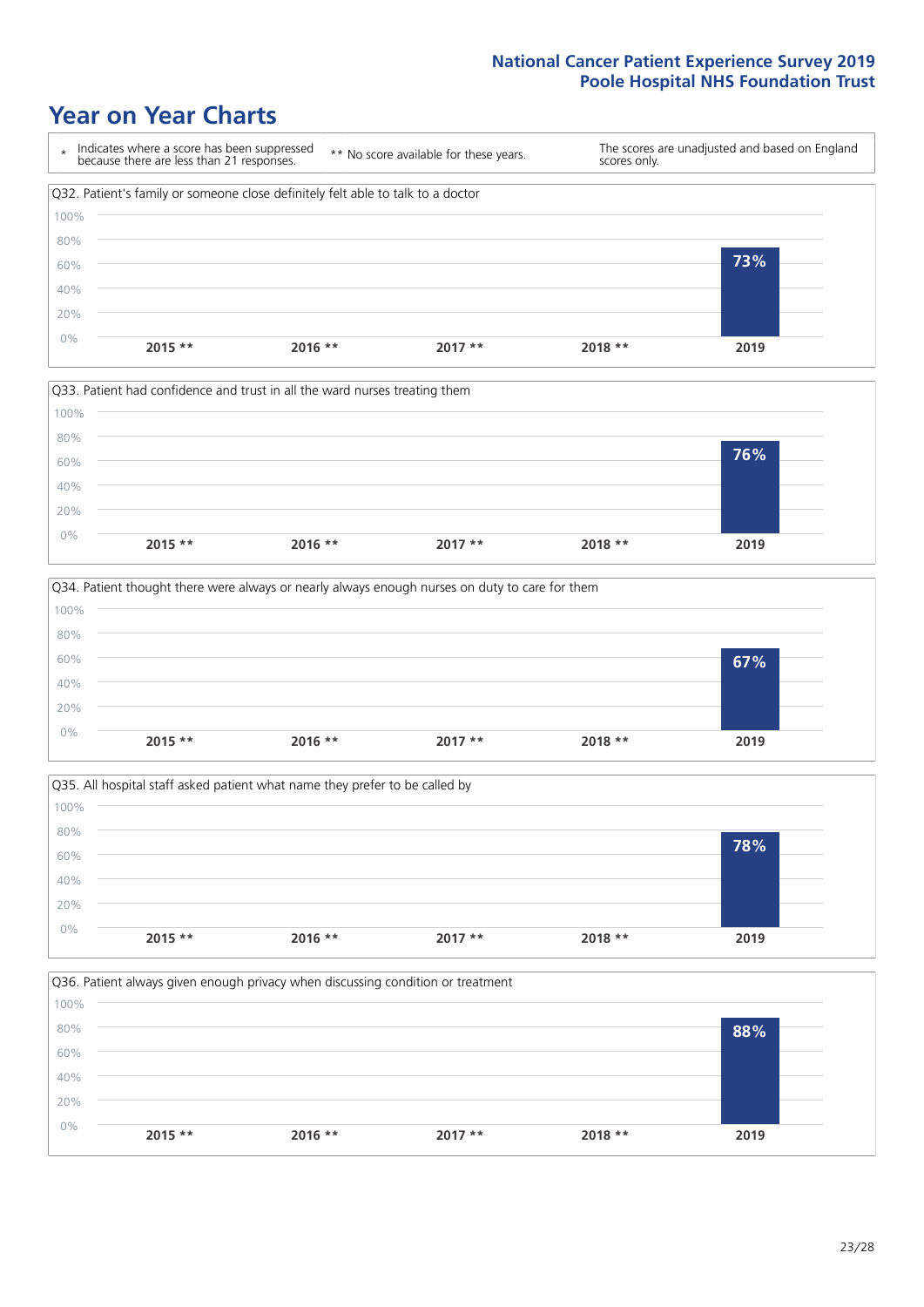### **Year on Year Charts**









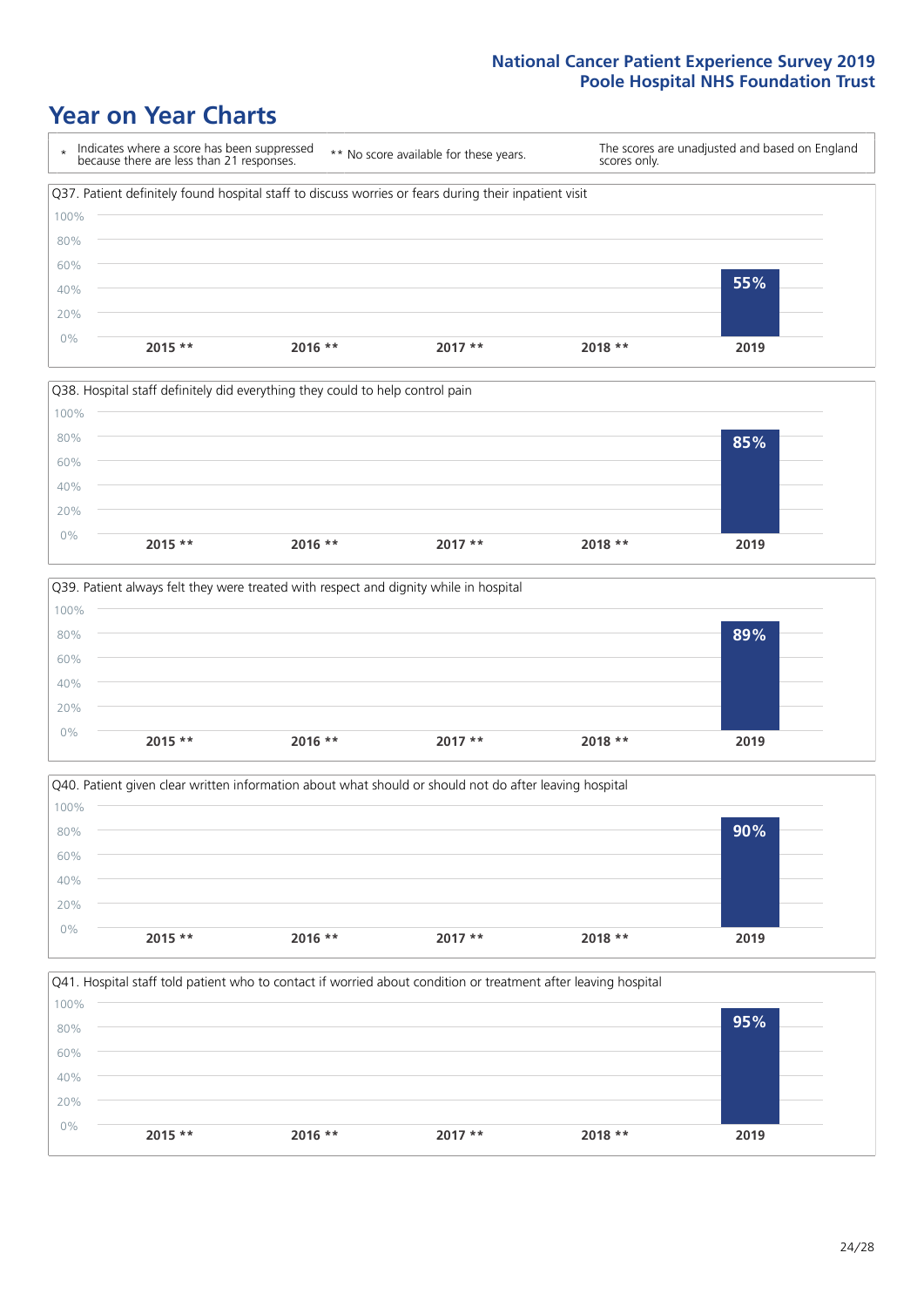### **Year on Year Charts**

\* Indicates where a score has been suppressed because there are less than 21 responses.

\*\* No score available for these years.

The scores are unadjusted and based on England scores only.

### **HOSPITAL CARE AS A DAY PATIENT / OUTPATIENT**









Q49. Beforehand patient completely had all information needed about chemotherapy treatment 100%

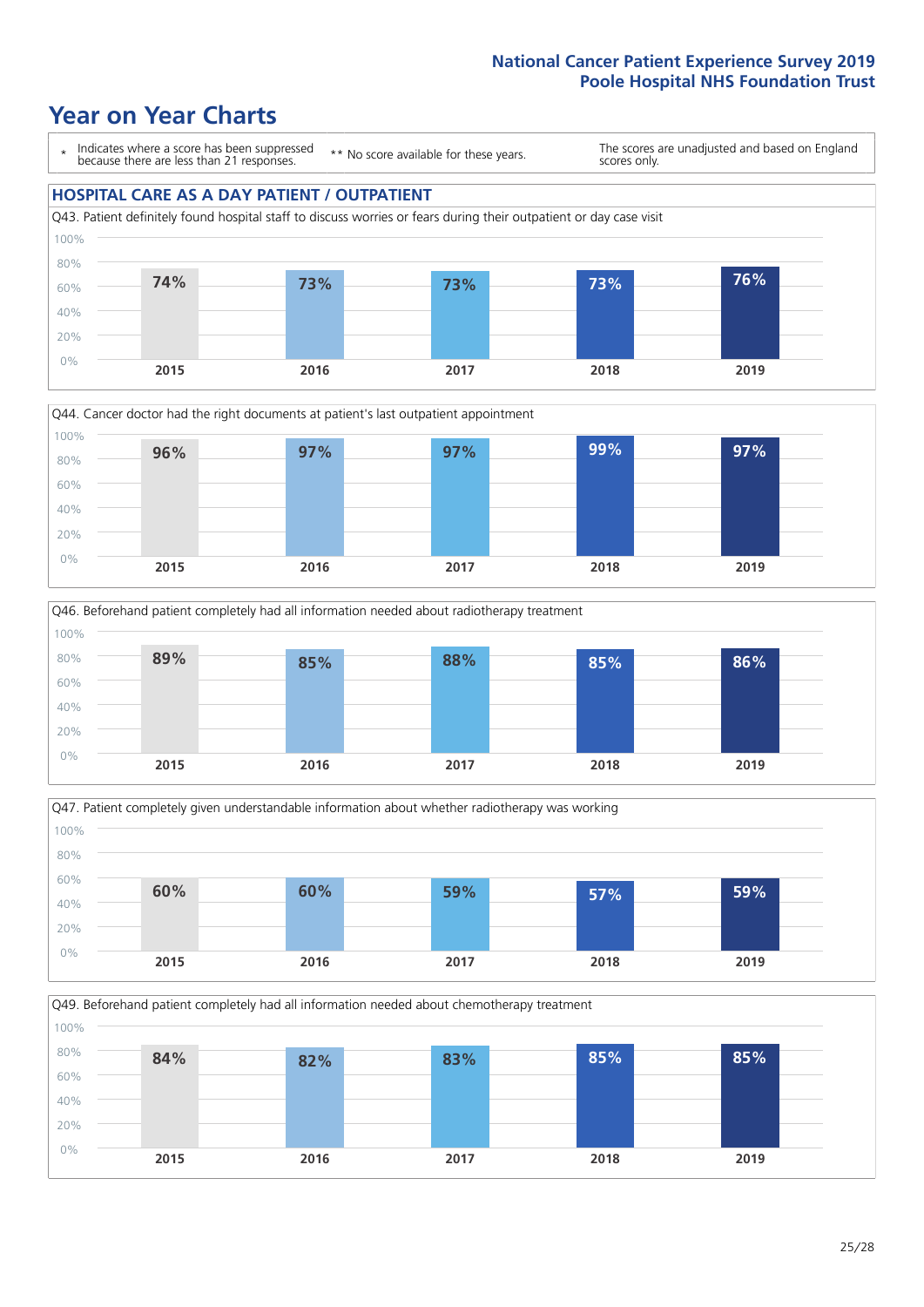### **Year on Year Charts**



#### **HOME CARE AND SUPPORT**







### **CARE FROM YOUR GENERAL PRACTICE** Q54. GP given enough information about patient's condition and treatment 0% 20% 40% 60% 80% 100% **2015 2016 2017 2018 2019 96% 95% 97% 96% 96%**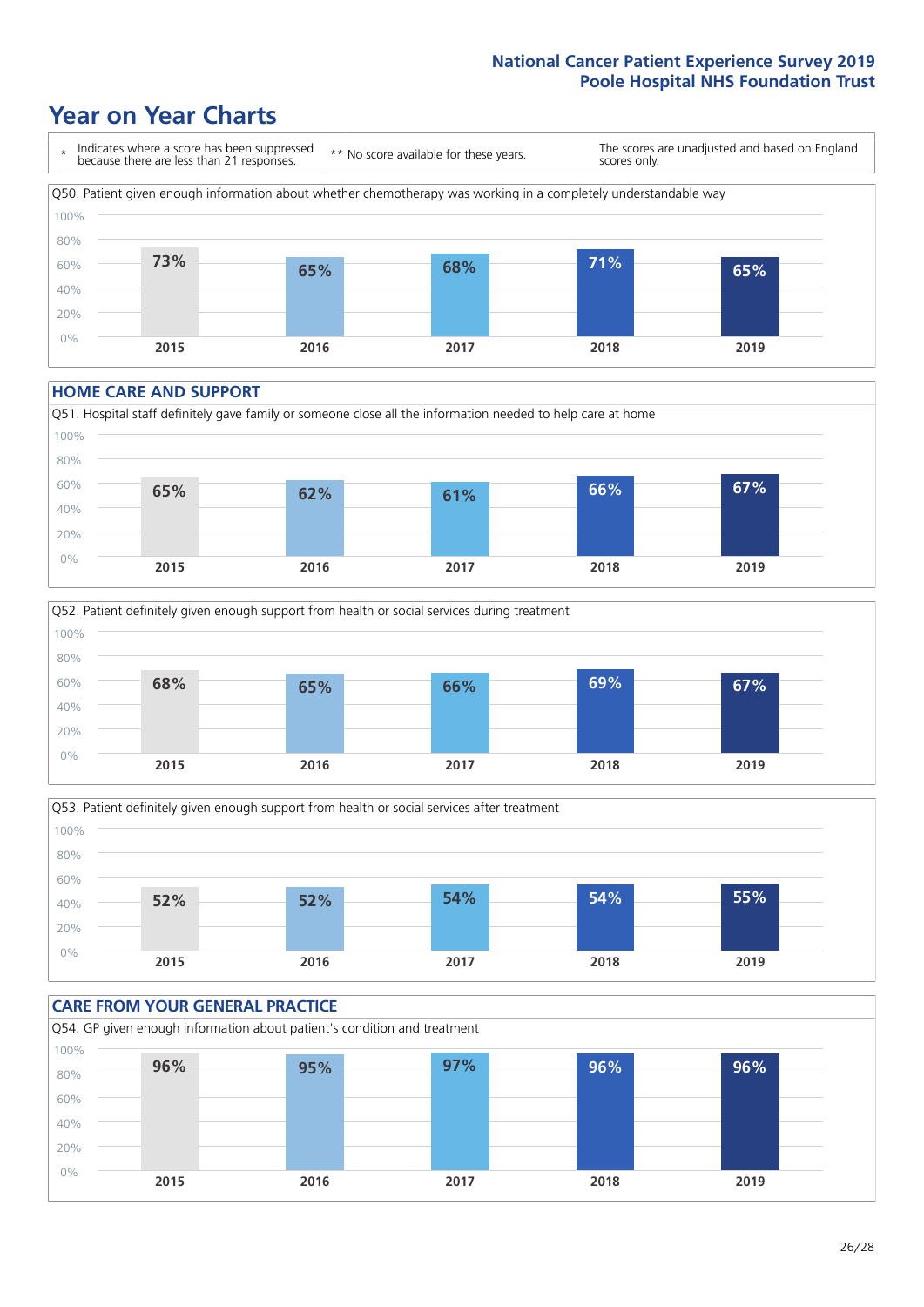### **Year on Year Charts**



#### **YOUR OVERALL NHS CARE**







Q59. Patient felt length of time for attending clinics and appointments for cancer was about right 0% 20% 40% 60% 80% 100% **2015 2016 2017 2018 2019 77% 79% 76% 83% 84%**